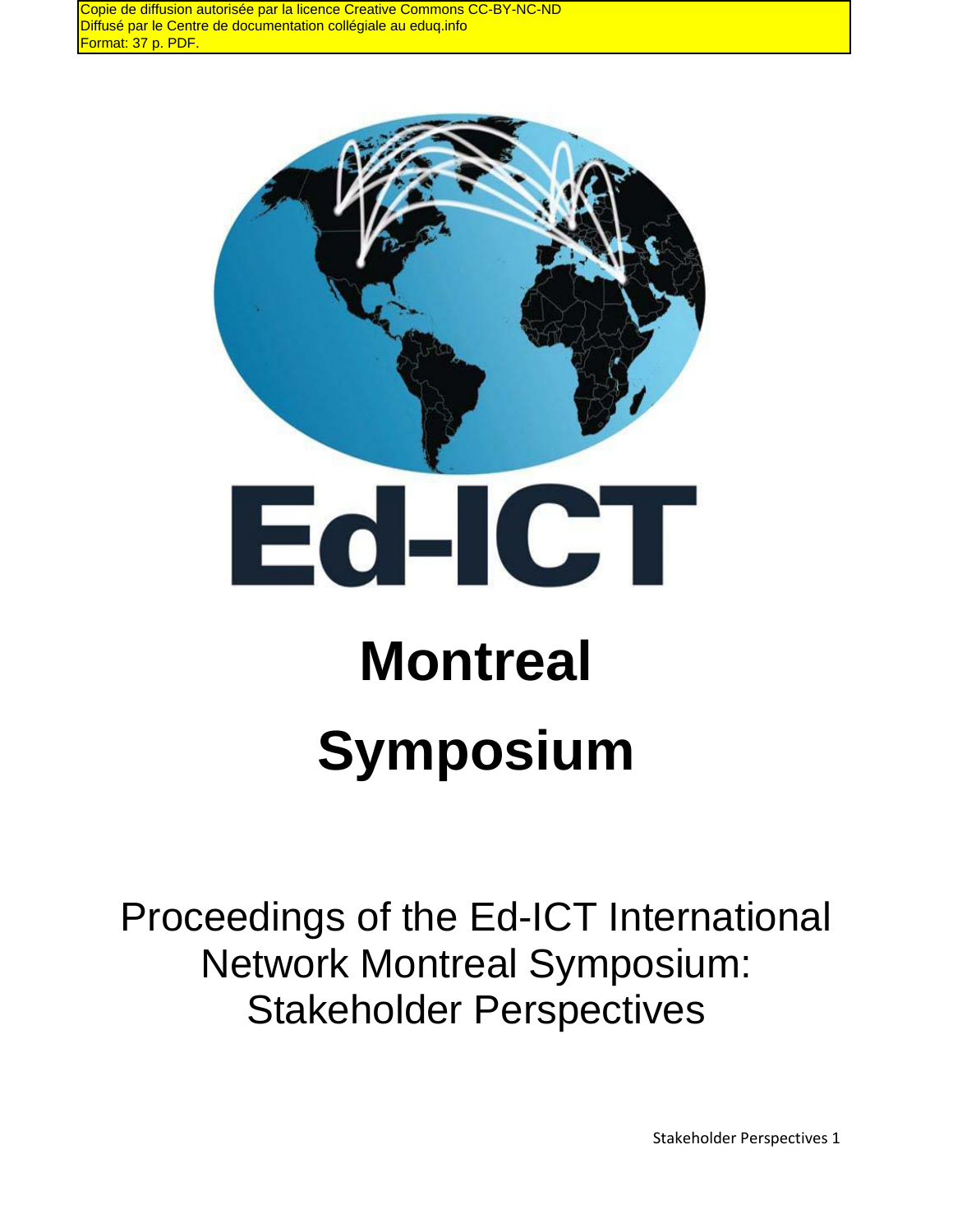**Authors** Mary Jorgensen Catherine Fichten Laura King Alice Havel

### Proceedings of the Ed-ICT International Network Montreal Symposium: Stakeholder Perspectives

May 30, 31, June 1, 2017 Dawson College Montreal, Quebec, Canada

Copyright 2018 Dawson College and the Adaptech Research Network. This work is licensed under a Creative Commons license. Permission is granted to copy this publication for educational, noncommercial purposes, provided the source is acknowledged.



Stakeholder Perspectives 2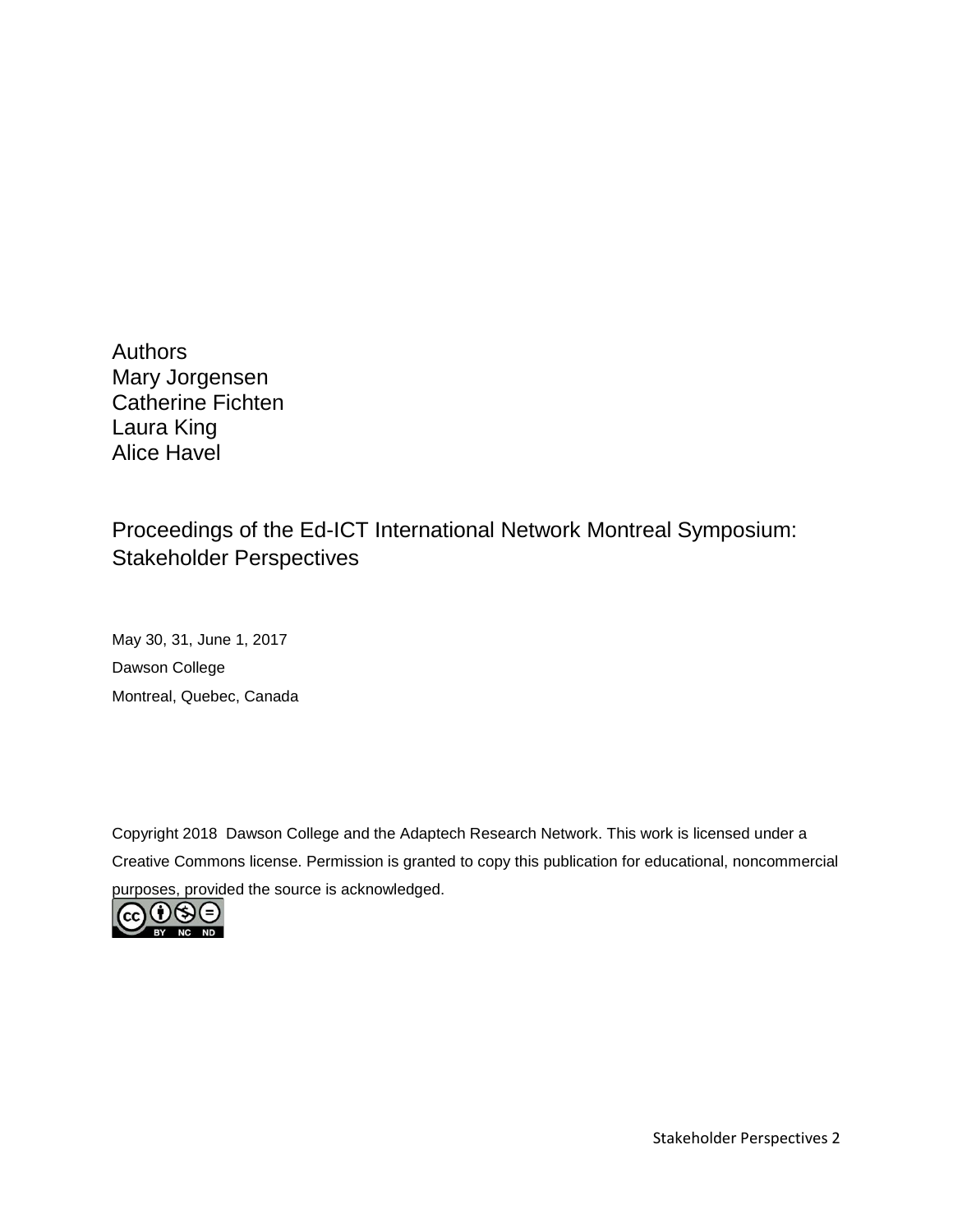## **Table of Contents**

<span id="page-2-0"></span>

| Keynote 1: Alaina Beaver - University of Colorado Boulder - Creating a Culture of Sustainable    |  |
|--------------------------------------------------------------------------------------------------|--|
|                                                                                                  |  |
|                                                                                                  |  |
|                                                                                                  |  |
|                                                                                                  |  |
|                                                                                                  |  |
| Keynote 2: Jennison Asuncion - Adaptech Research Network - What Can be Learned from Industry for |  |
|                                                                                                  |  |
|                                                                                                  |  |
|                                                                                                  |  |
|                                                                                                  |  |
|                                                                                                  |  |
|                                                                                                  |  |
|                                                                                                  |  |
|                                                                                                  |  |
|                                                                                                  |  |
|                                                                                                  |  |
|                                                                                                  |  |
|                                                                                                  |  |
|                                                                                                  |  |
|                                                                                                  |  |
|                                                                                                  |  |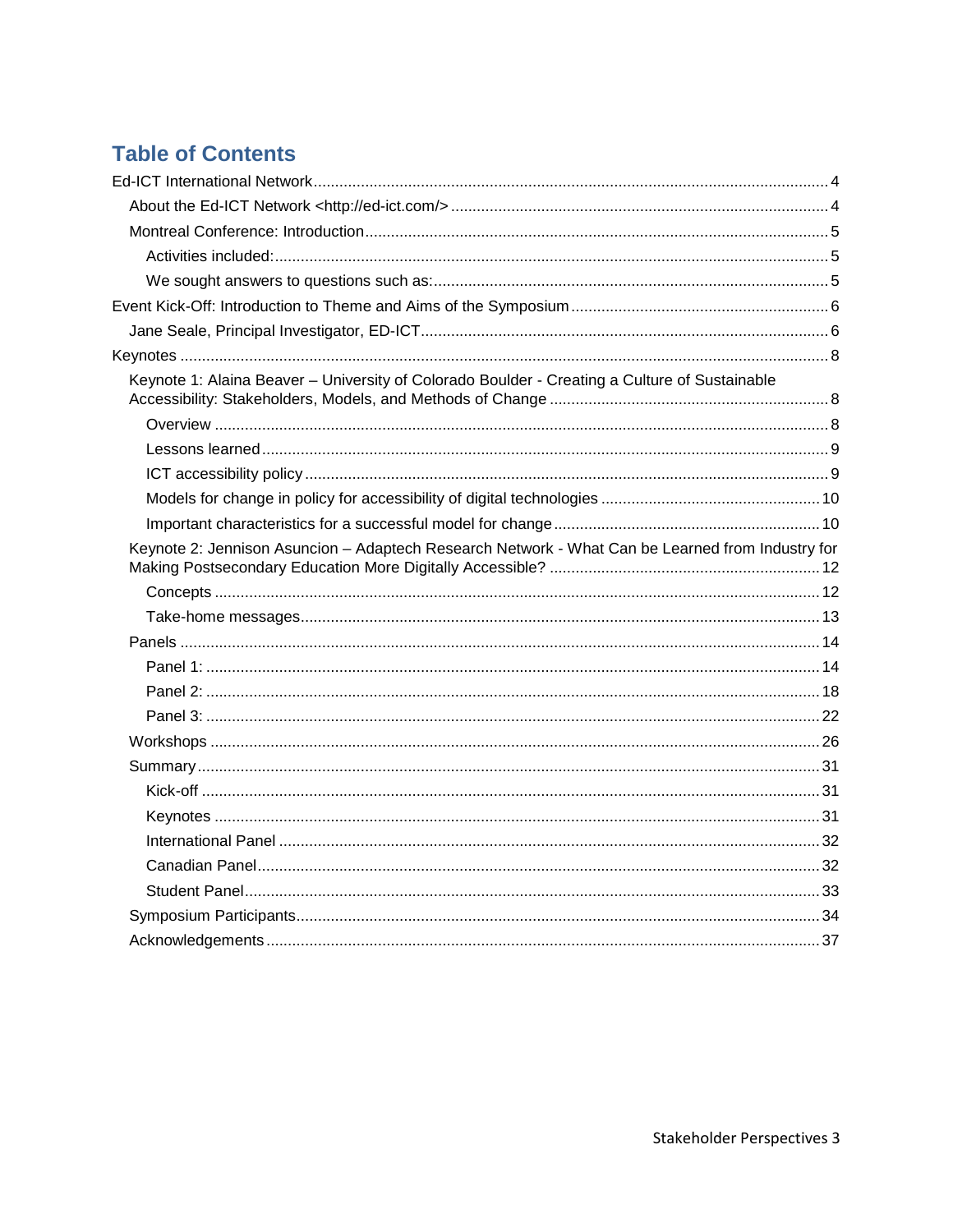# **Ed-ICT International Network**

# Disabled Students, ICT, Post-Compulsory Education & Employment: In Search of New Solutions Montreal Symposium: Stakeholder Perspectives

## <span id="page-3-0"></span>About the Ed-ICT Network <http://ed-ict.com/>

The focus of the Ed-ICT International Network is to explore the role that information and communication technologies (ICTs)—including computers, assistive technologies, online learning, social networking sites— play or could play as facilitators or barriers for students with disabilities in postsecondary education generally and specifically in relation to social, emotional and educational outcomes.

Funded for three years by the Leverhulme Trust, this International Network is co-organized by Jane Seale – Principal Investigator (The Open University, UK); Catherine Fichten (Dawson College, Canada) Tali Heiman (Open University, Israel); Sheryl Burgstahler (University of Washington, US); and Björn Fisseler (FernUniversität, Germany).

The Network examines the practices that educators and other stakeholders can implement to mediate successful and supportive relationships between learners with disabilities and ICTs.

The Network's objectives are to:

- **Synthesize** and compare the research evidence that is available across the five countries regarding the relationship between students with disabilities, ICTs and post-secondary education;
- **Construct theoretical explanations** for why ICTs have not yet brought about the reductions in discrimination, disadvantage and exclusion that were predicted when equality and discrimination related laws were published across the five countries;
- **Provide new perspectives about potential future solutions** regarding how post-secondary education institutions can better use ICTs to remove the ongoing problems of disadvantage and exclusion of students with disabilities.

In order to meet these objectives the Network will hold five international symposia with five broad themes:

- 1. Effective models, frameworks
- 2. Stakeholder perspectives
- 3. New designs
- 4. Effective practices
- 5. New solutions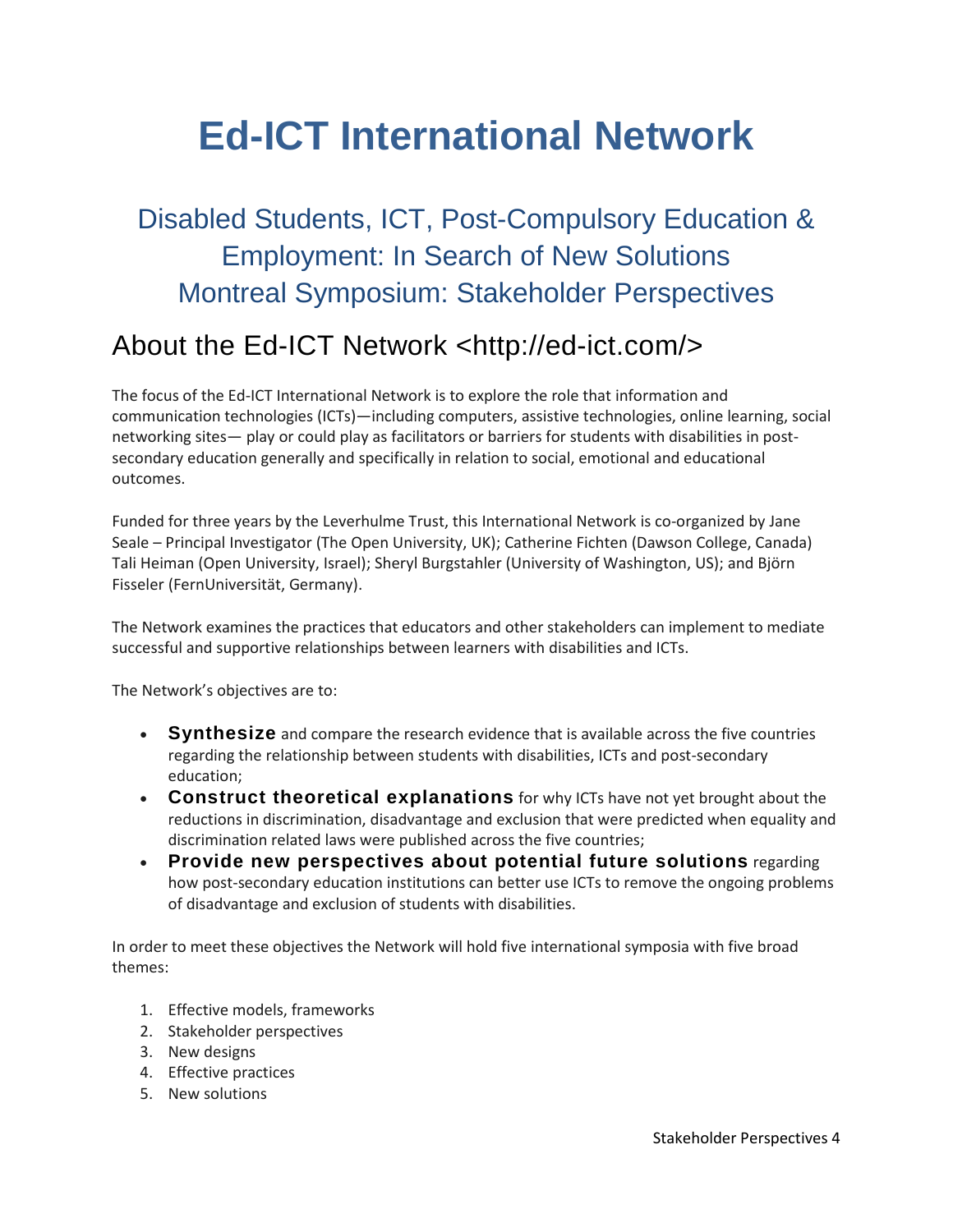# Montreal Conference: Introduction

<span id="page-4-0"></span>The purpose of the bilingual (English-French) Montreal Symposium was to examine how different stakeholders could and should contribute and collaborate to ensure the accessibility of technology in postsecondary institutions to individuals with disabilities. A variety of experts were invited to ensure representation among the key stakeholders such as senior managers, technology specialists, legal experts, service providers, professors, librarians, publishers and students with disabilities.

The principal investigator of the Ed-ICT Network is Jane Seale. The Montréal Conference coordinator was Ed-ICT and Adaptech Research Network member Laura King; she was assisted by Ed-ICT and Adaptech Research Network members Catherine Fichten, Alice Havel, Mary Jorgensen, Alex Lussier, Maegan Harvison, Christine Vo, and volunteer Steve St-Pierre.

## <span id="page-4-1"></span>**Activities included:**

- Event kick-off: introduction to theme and aims of the symposium
- Two keynote speakers
- Three panel presentations (international perspectives, Canadian perspectives, and student perspectives)
- Three guided workshops

#### <span id="page-4-2"></span>**We sought answers to questions such as:**

- 1. What are the barriers and facilitators to ensuring the accessibility of information and communication technologies (ICTs) to individuals with disabilities in post-secondary education?
- 2. What are the barriers that prevent different stakeholders from being engaged? What helps engage them?
- 3. What can different stakeholders do to facilitate accessibility to technology for students with disabilities?
- 4. Are there stakeholders who have not been traditionally identified and who should be encouraged to get involved?
- 5. Are you aware of any research that has been done involving stakeholders and the accessibility of technology for students with disabilities? What future steps need to be taken to engage more diverse stakeholders?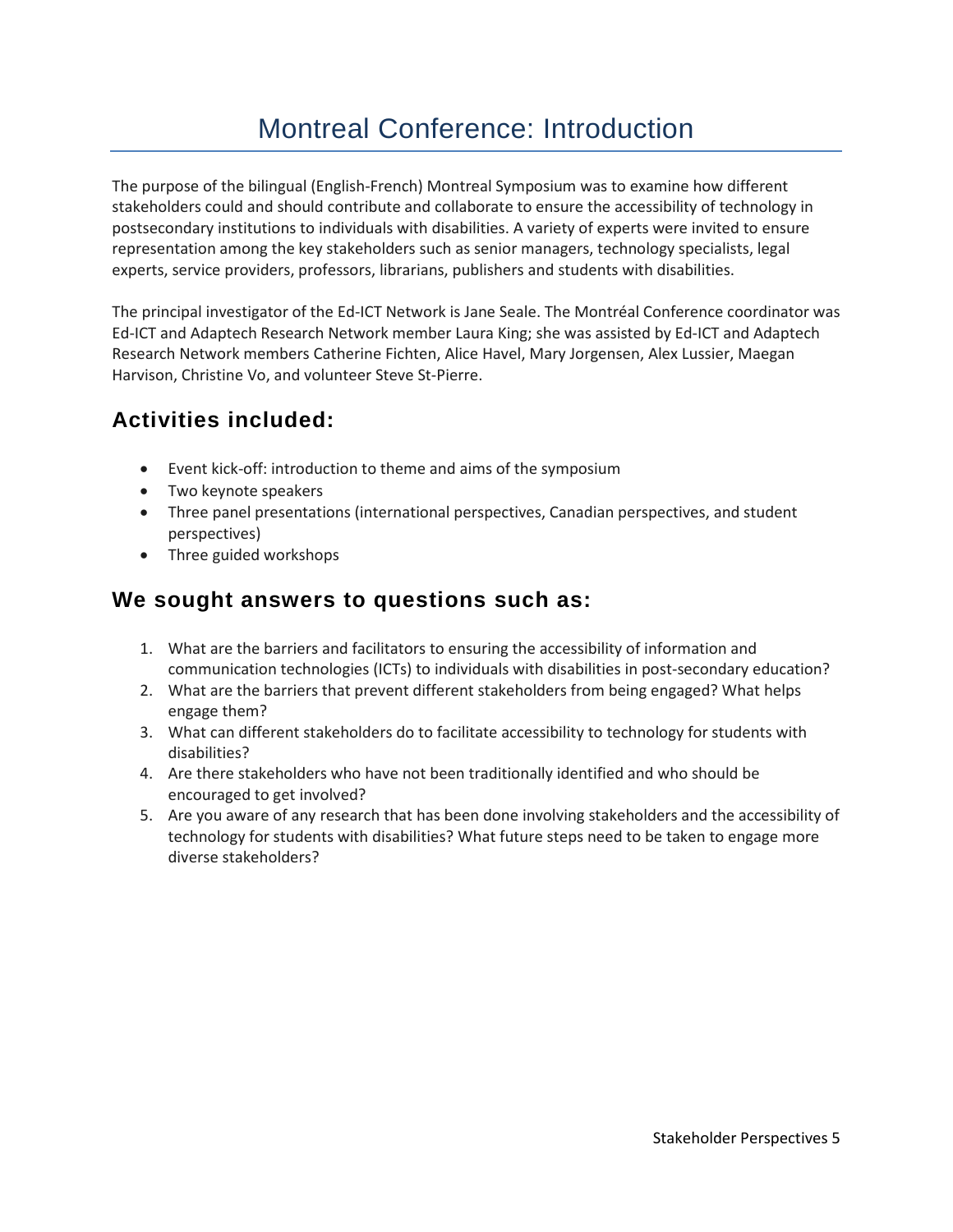# <span id="page-5-0"></span>**Event Kick-Off: Introduction to Theme and Aims of the Symposium**

<span id="page-5-1"></span>Jane Seale, Principal Investigator, ED-ICT



Jane Seale summarized the goals of the network, the topics of the five Ed-ICT conferences and the goals of the specific theme of the Montréal conference. She also presented a model of stakeholder engagement (see PowerPoint presentation a[t http://ed-ict.com/wp-content/uploads/2017/05/Ed-](http://ed-ict.com/wp-content/uploads/2017/05/Ed-ICT_Montreal_Seale.pptx)ICT Montreal Seale.pptx).

She noted that that

- $\triangleright$  Disability and ICT related practice in post-secondary education will not improve unless all stakeholders are engaged;
- $\triangleright$  There are key stakeholders who are not engaged in improving practice because they are either silent or silenced;
- $\triangleright$  One key factor contributing to the silencing of certain stakeholders is lack of disability awareness and negative attitudes toward disability;
- $\triangleright$  Education and training on their own cannot prevent the silencing of stakeholders; we need a range of strategies including advocacy, self-advocacy and participatory/inclusive research and development methods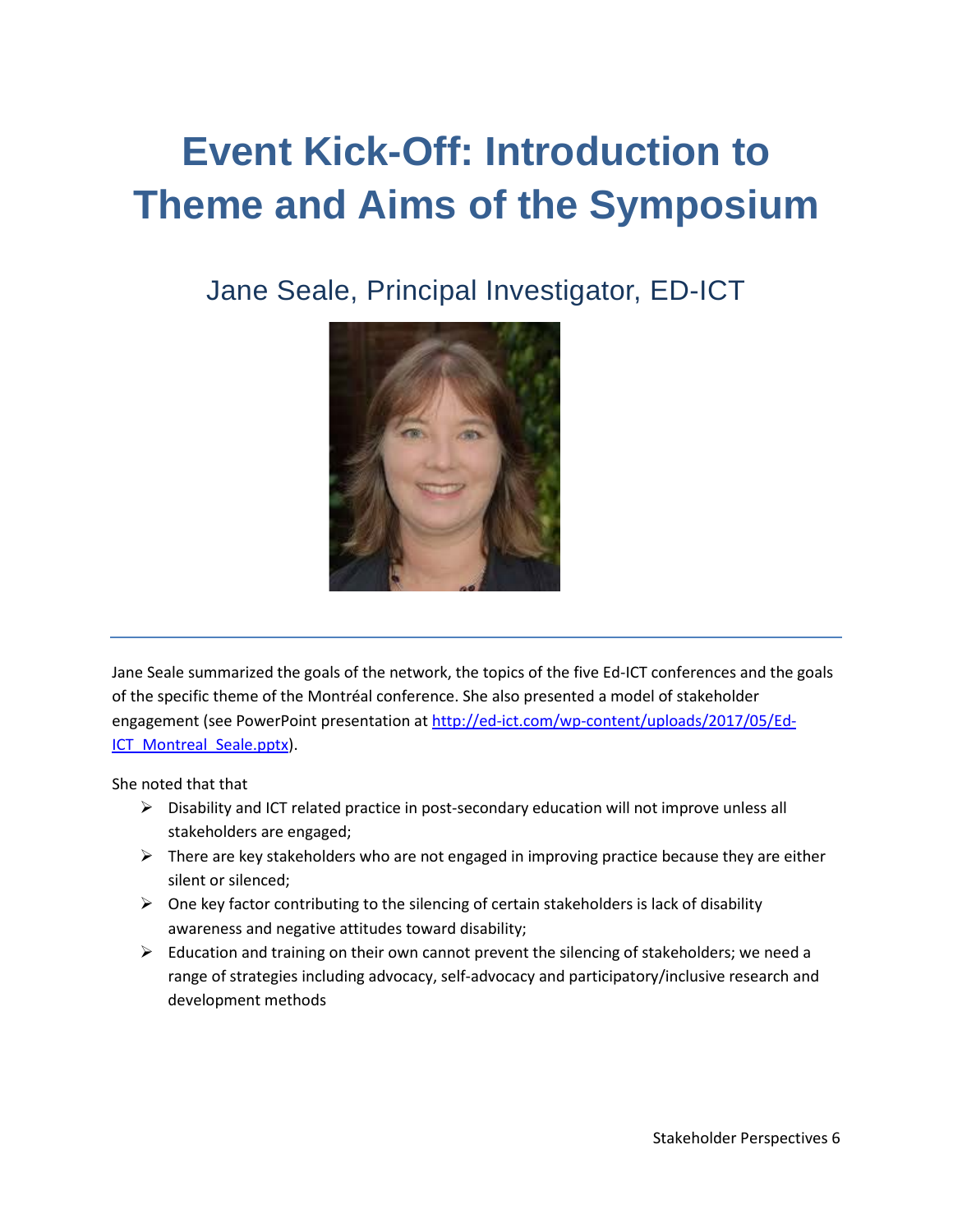Stakeholders can include

- $\triangleright$  Students
- $\triangleright$  Faculty
- $\triangleright$  Learning technologists
- $\triangleright$  Support staff
- $\triangleright$  Staff developers
- $\triangleright$  Senior managers
- $\triangleright$  Instructional designers
- $\triangleright$  Graduate teaching assistants
- $\blacktriangleright$  Laboratory technicians
- $\triangleright$  E-learning professionals
- $\triangleright$  Webmasters
- $\blacktriangleright$  Learning technologists
- $\triangleright$  Disability support officers
- $\triangleright$  Librarians
- $\triangleright$  Assistive technologists

Additional silent stakeholders are

- $\triangleright$  Stakeholders external to an institution
- $\triangleright$  Staff with disabilities within an institution
- $\triangleright$  Students with disabilities who do not disclose

She concluded that some of the causes of lack of stakeholder engagement are lack of awareness and knowledge, and negative attitudes about disability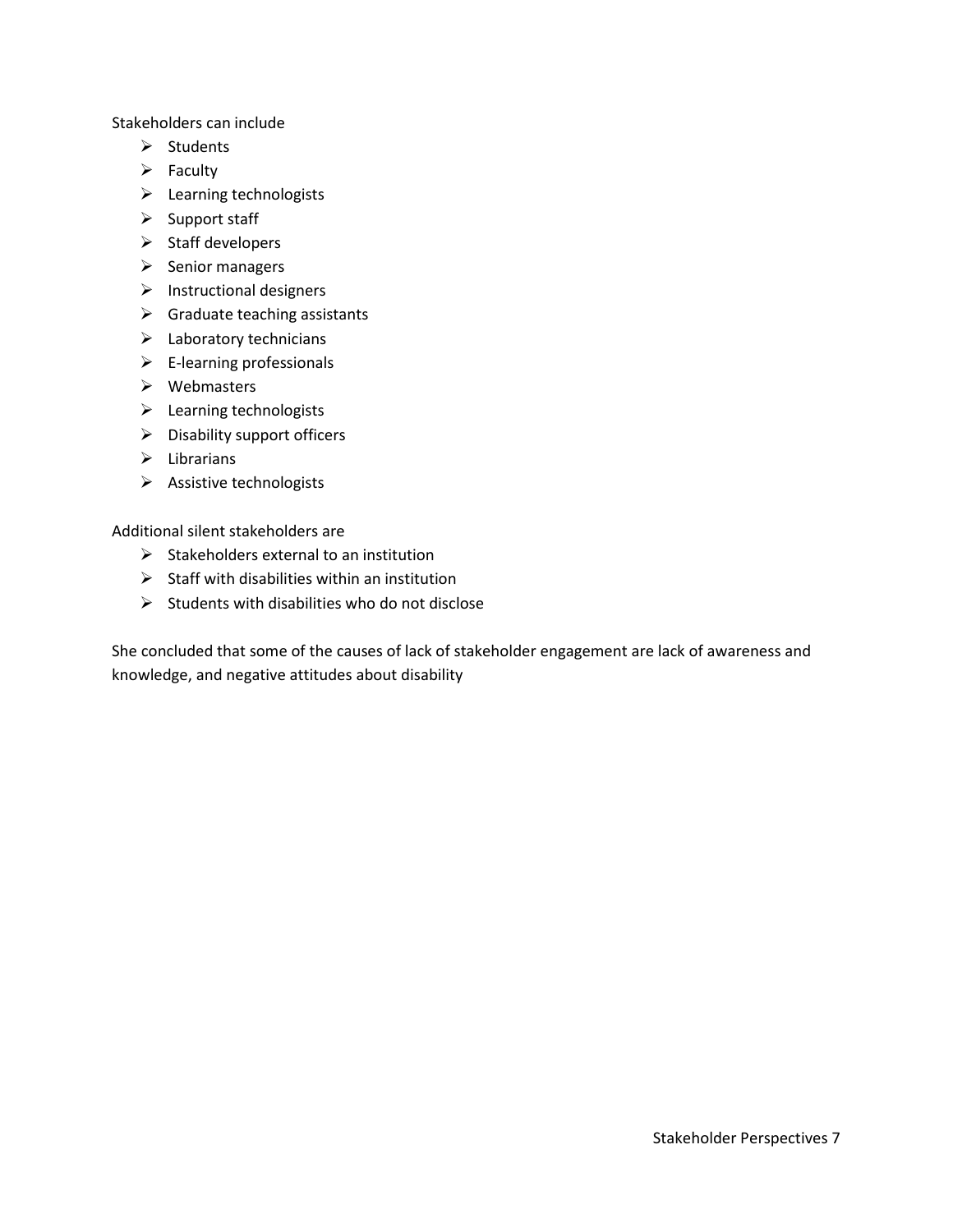# <span id="page-7-1"></span>**Keynotes**

## <span id="page-7-0"></span>Keynote 1: Alaina Beaver – University of Colorado Boulder Creating a Culture of Sustainable Accessibility: Stakeholders, Models, and Methods of Change



Alaina Beaver began by speaking about the United States' Department of Justice (DOJ) investigation at the University of Colorado Boulder that was initiated by students who were blind who reported the university for having inaccessible digital technologies. For more information about the investigation please see the PowerPoint: <http://ed-ict.com/workshops/montreal/programme/>and a related article: <https://files.eric.ed.gov/fulltext/EJ1123793.pdf>

### <span id="page-7-2"></span>**Overview**

- $\triangleright$  The accessibility concerns mentioned in the DOJ investigation were addressed using a project management approach
	- o Structure was of great importance
	- o Stakeholders were invited to a project kickoff (where all stakeholders got together and discussed the goals that they wanted to accomplish)
		- **EXTER** Stakeholders also included external partners with expertise to ensure provision of a digital environment that was accessible to students with disabilities
			- They exchanged feedback and ideas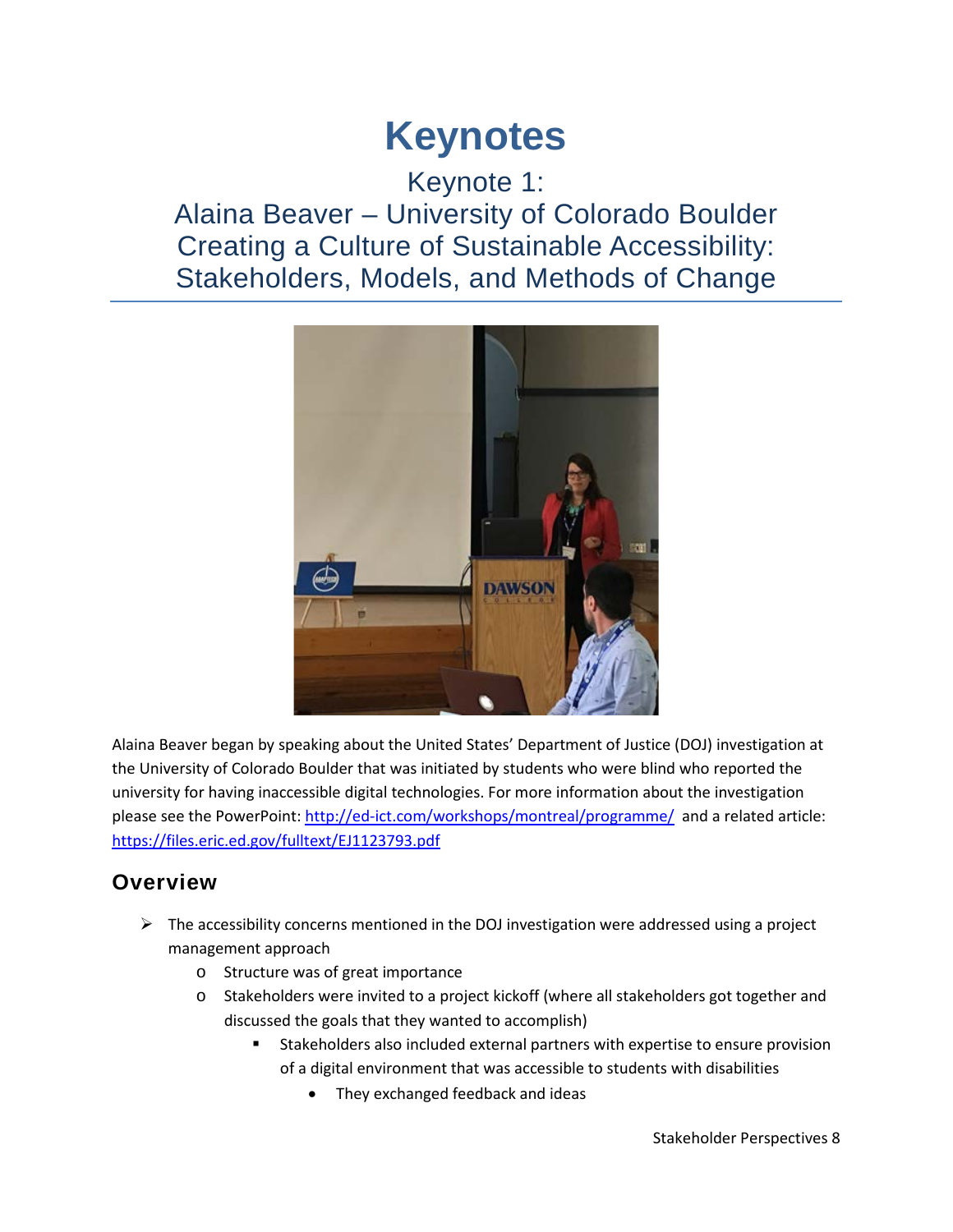- The external partners had either dealt with a DOJ investigation or had excelled in the field of accessibility of digital technologies
- o Effective communication was facilitated among stakeholders
	- One way this was done was to have the same stakeholders have roles on different teams
- o Clear objectives and measurable outcomes were decided before the project started and stakeholders were clearly told to whom they would report their progress
- o Hosted a post-mortem for the project and implemented a roadmap approach. This was the conclusion for the project and informed the community of what steps needed to be taken to ensure sustainability of digital technology accessibility on campus
- $\triangleright$  Positions that were key to ensuring accessibility of digital technologies
	- o Chief digital accessibility officer
	- o Representative in governance, policy, and standards
	- o Validation, testing, proactive support: new positions within the office of communication and technology

## <span id="page-8-0"></span>**Lessons learned**

- $\triangleright$  Importance of having leadership commitment
- $\triangleright$  Must maintain transparency and honesty with the Department of Justice and the community in general / key stakeholders
- $\triangleright$  Importance of active engagement with community members who have disabilities. It is important to remember that it is okay to ask for help and it is ideal to engage stakeholders who want to be actively involved
- $\triangleright$  Leverage the best third parties for consultation and audits
- $\triangleright$  Authentic and open communication is essential
- $\triangleright$  Create a help line that is accessible by phone to report accessibility issues and get assistance

## <span id="page-8-1"></span>**ICT accessibility policy**

- $\triangleright$  Accessibility of digital technologies is a priority and is everyone's responsibility. It has personal implications for all stakeholders who are involved (e.g. staff, faculty, students)
- $\triangleright$  Put in place a governance structure that ensures sustainability of the digital accessibility policy
- $\triangleright$  Implement a universal design strategy
	- o Focus on support, education and outreach (campus events and promoting the idea that accessibility means having an inclusive learning environment)
- $\triangleright$  Create an accessibility and usability lab, which does testing on different platforms to ensure accessibility and reliability of digital technologies
- $\triangleright$  Create measures of validation and verification (or compliance and audit)
	- o Allows for the testing of new digital technologies for accessibility and helps to ensure that those that are implemented are truly accessible for all students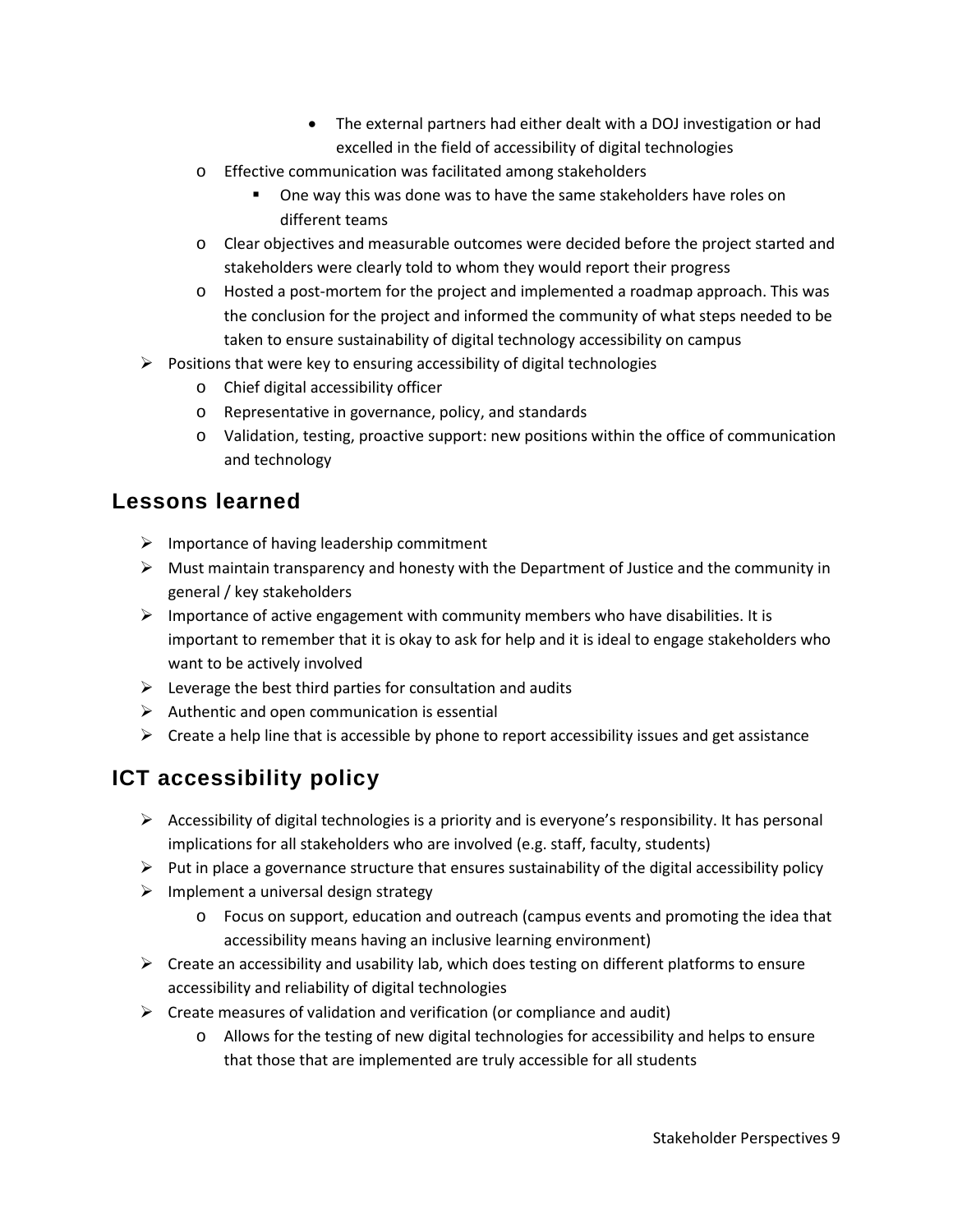## <span id="page-9-0"></span>**Models for change in policy for accessibility of digital technologies**

- $\triangleright$  Project management approach (discussed above)
- $\triangleright$  Peer experts model
	- o Knowledge of the wider accessibility community is of central importance
		- Perspectives from stakeholders who are not part of the project itself can provide vital feedback
	- o Fosters opportunities for ongoing collaboration and discussions where stakeholders can share what they have learned with regards to the accessibility of digital technology
	- o Uses a proactive approach stakeholders can become leaders and set an example for others in the field of accessibility
		- Being able to demonstrate to other stakeholders that one has been successful in ensuring the accessibility of digital technologies is very valuable
- $\triangleright$  The use of a combination of the two models for change mentioned above provides an optimal environment for the successful implementation of an accessibility policy that ensures the accessibility of digital technologies

#### <span id="page-9-1"></span>**Important characteristics for a successful model for change**

- $\triangleright$  Clear communication
	- o Essential for establishing and maintaining stakeholder relationships
	- o Stakeholders must recognize that they are all working to achieve one common goal
	- o Stakeholders must be comfortable working together before they can successfully begin working toward this shared goal
	- o Having a formal communication plan is also key
		- Keeping minutes of meetings
		- **Having the same stakeholders sit in on multiple meetings to facilitate** communication
	- o Look at other models that foster clear communication
- $\triangleright$  Defined roles and responsibilities
	- o Making sure stakeholders know why and how they are involved
	- o Having some type of get-together at the project kickoff can create a buy-in by the stakeholders
	- o Having schedules and timelines help create and maintain accountability of stakeholders
	- o Defining stakeholders' roles clearly, including specific tasks for which they are responsible, as it helps the stakeholders progress toward the completion of their goals and makes them accountable to the other stakeholders
	- o This allows for the building of trust among stakeholders, thus potentially fostering the relationships among stakeholders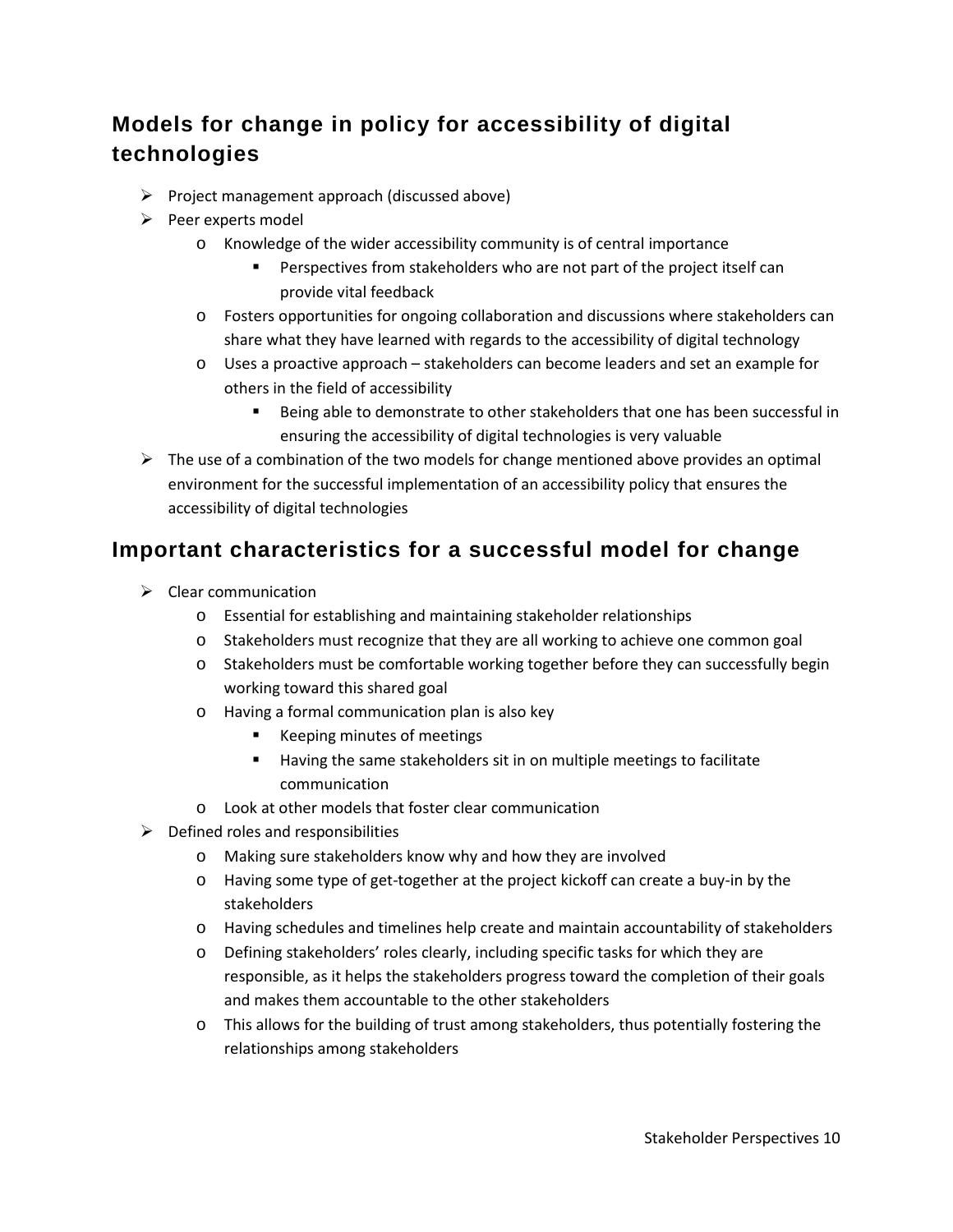- o Making sure that stakeholders have a clear expectation of each other's commitments to the project
- $\triangleright$  Structure that is clear and sustainable
	- o Create a roadmap for accessibility
	- o Set short term goals that are achievable with the resources that are available
	- o Establish sustainable leadership and organization
	- o See improving accessibility of digital technologies as an opportunity for growth, to foster inspiration among potential stakeholders
- $\triangleright$  Strategic silo-crossing
	- o Make sure that the same stakeholders have roles on different executive teams
	- o Foster new relationships among stakeholders through empathy and understanding
		- **These relationships ensure that stakeholders will want to work in collaboration** with each other
	- o Helps diffuse the 'blame game', as different stakeholders are assigned specific responsibilities and each stakeholder is aware of the other stakeholders' responsibilities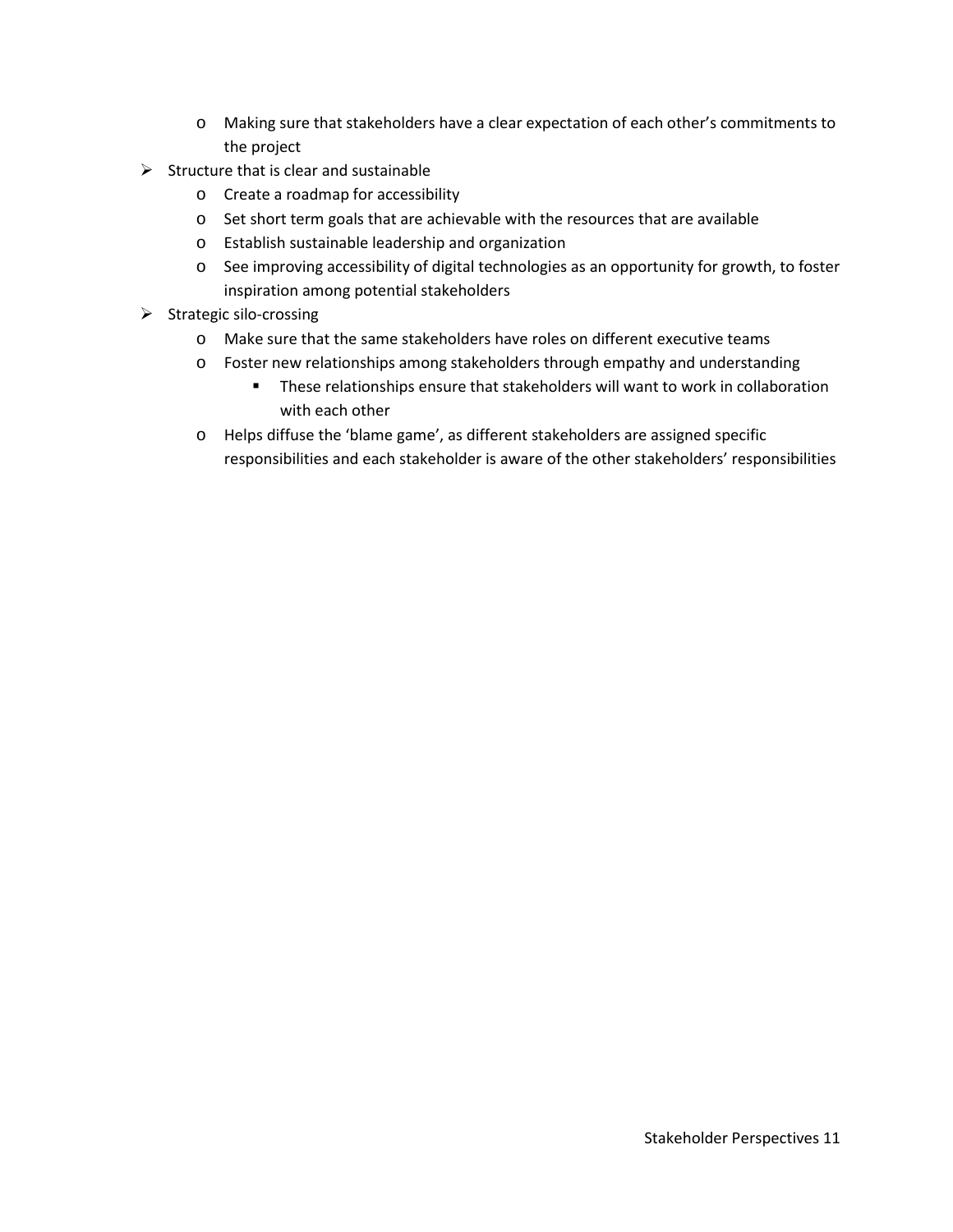## <span id="page-11-0"></span>Keynote 2 Jennison Asuncion – Adaptech Research Network What Can be Learned from Industry for Making Postsecondary Education More Digitally Accessible?



## <span id="page-11-1"></span>**Concepts**

- $\triangleright$  The important stakeholders in higher education and industry are similar, but they just have different names or labels:
	- o Student = User
	- o Senior management = Leadership team
	- o Faculty = Training and development
- $\triangleright$  Researchers are pivotal stakeholders in both industry and higher education
- $\triangleright$  Digital vendors in the private sector face the same challenges / barriers with regards to accessibility as individuals in education
	- o Accessibility is a concern in product creation, which is vying for recognition, but security concerns also have to be taken into account
- $\triangleright$  In order to understand these concerns, one needs to "walk in the shoes" of the digital vendors, who are releasing new products at a very rapid rate
- $\triangleright$  There is a 'corporate accessibility continuum' that ranges between: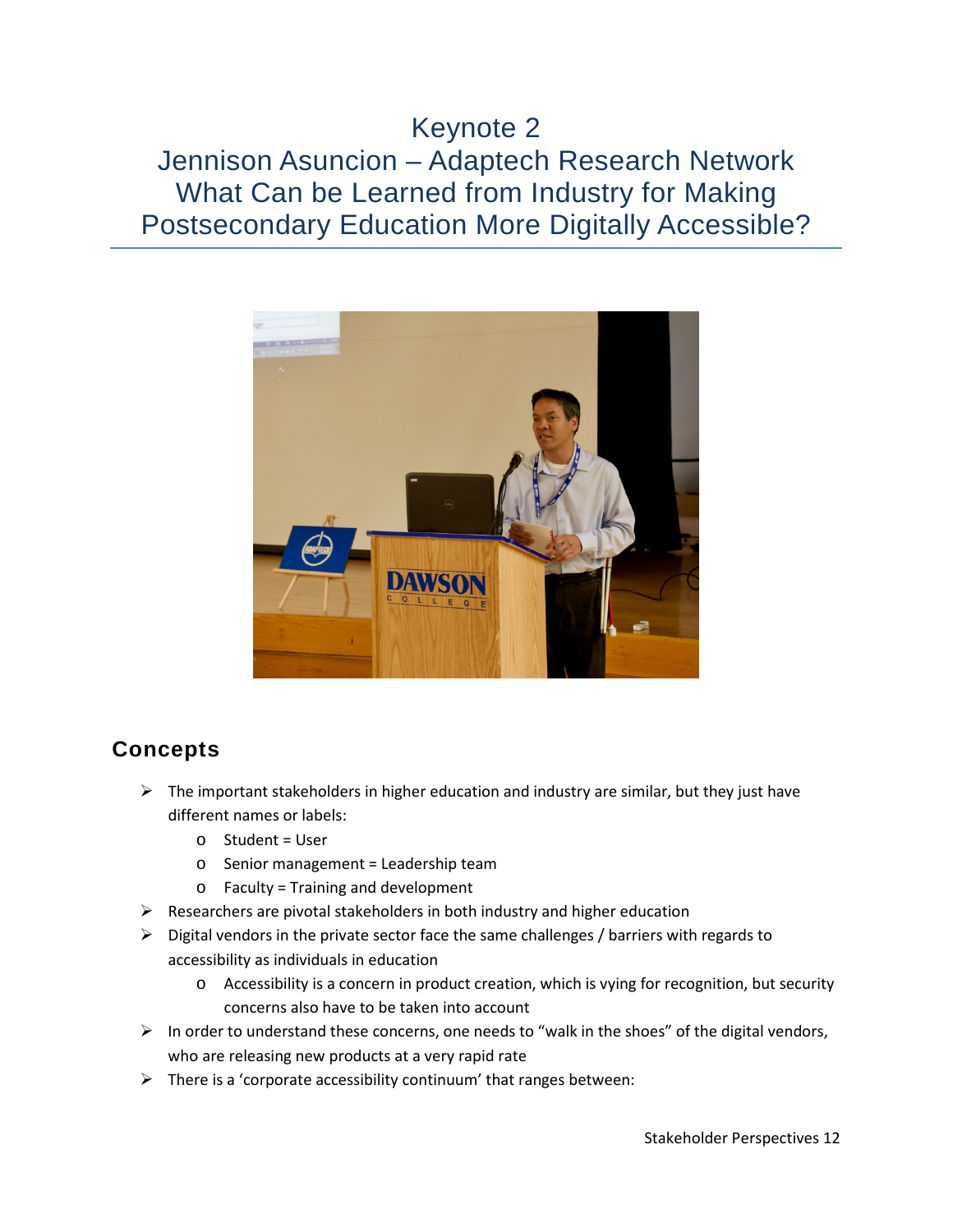- o Little to no focus on accessibility to having a team devoted to accessibility
- $\circ$  Some companies have no formal approach / policy related to accessibility, however they manage to address many of these issues in an informal manner
- o Midsize companies may have a dedicated team to address compliance to accessibility legislation
- o Large companies can even have a chief executive officer in charge of accessibility
- o The speaker, Jennison, directs a team that sits in engineering, within product development, thus allowing close contact with product developers
- $\triangleright$  Stakeholders
	- o Students with disabilities: strategically placed, very powerful. Witnessing their struggles using applications is more powerful than legislation
	- o Senior management / leadership: they own the purse strings, if they focus on accessibility others will listen
	- o Faculty: stakeholders with the greatest opportunity, in part due to their own diversity
	- o Procurement: huge potential ally. Must hold dedicated accessibility sessions and set up a process by which a list of potential vendors is narrowed down, accessibility issues are addressed with the remaining vendors, and then accessibility should be stated in the contract. Price will still be a primary determinant in the deal, but this at least brings accessibility to the forefront
- $\triangleright$  Accessibility issues
	- o No technology is completely accessible
	- $\circ$  Technology Access a collection of post-secondary institutions and technical companies with a common goal to ensure that students have basic information on accessibility when they graduate and pursue a career in product development
	- o International Association of Accessibility Professionals (IAAP) offers certification in product development
	- o WCAG 2.0 Guideline of what constitutes an accessible website, will be releasing some more guidelines or industry standard updates in 2018

#### <span id="page-12-0"></span>**Take-home messages**

- o ICTs (Information and communication technologies) have to be accessible for everyone if we believe in the notion of digital literacy for all
- o Students need to be literate from a digital perspective and they need to be familiar with their assistive technology
- o It is important for all students to have access to the same materials
- o Education needs to be made more accessible in certain fields where students with disabilities are underrepresented
- o It is important to get feedback about accessibility from the users of technology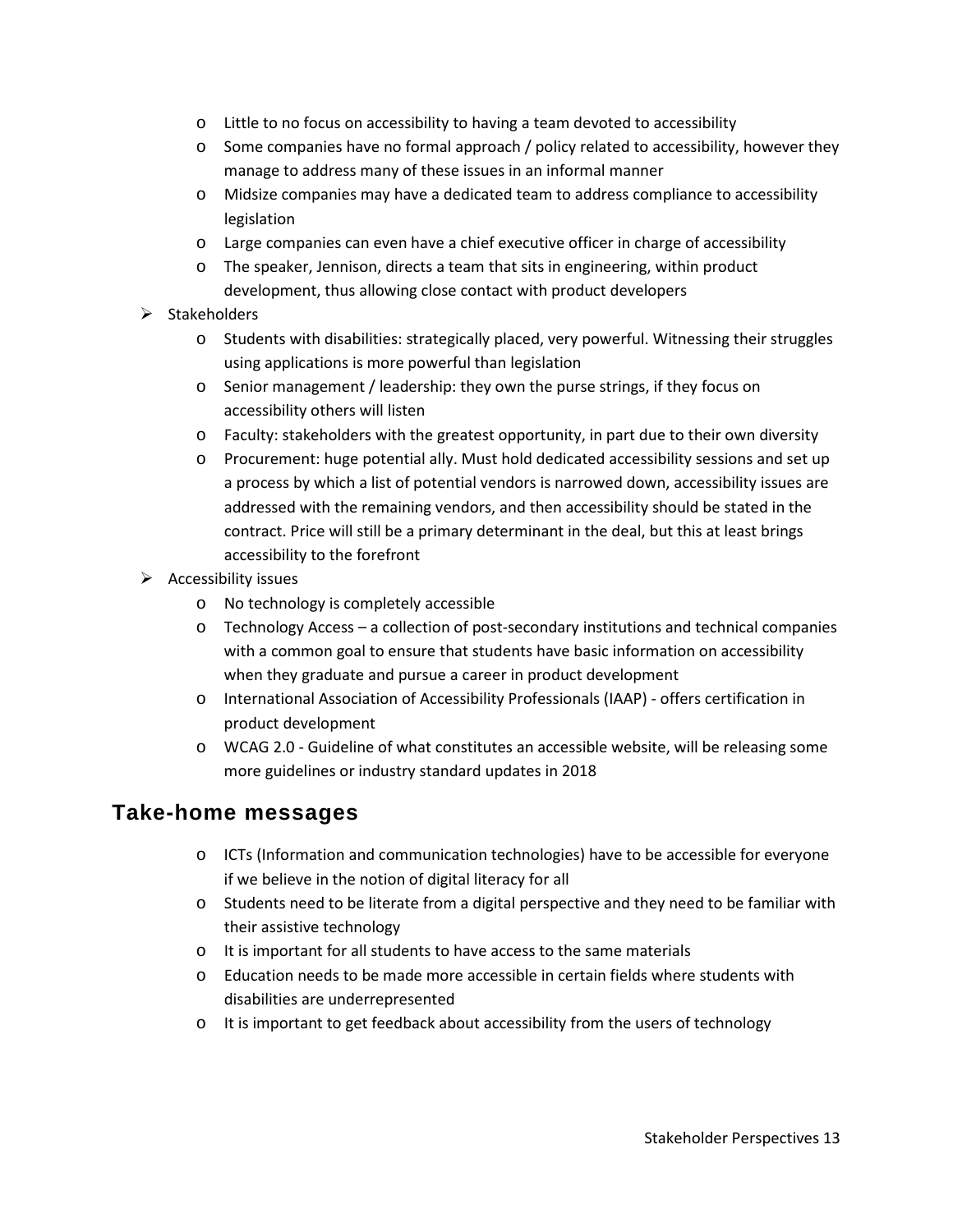# Panels

#### <span id="page-13-1"></span><span id="page-13-0"></span>**Panel 1: Moderated by Jane Seale**



International Panel: International perspectives on engaging stakeholders (Sheryl Burgstahler, United States; Catherine Fichten, Canada; Björn Fisseler, Germany; Dana Kaspi-Tsahor, Israel; Chetz Colwell, United Kingdom)



#### **Challenges faced in engaging stakeholders**

- $\triangleright$  United States
	- o This panel member took an interesting approach and looked at how each group of stakeholders could be inhibitors and promoters of accessibility. Please see the PowerPoint at <http://ed-ict.com/workshops/montreal/programme/>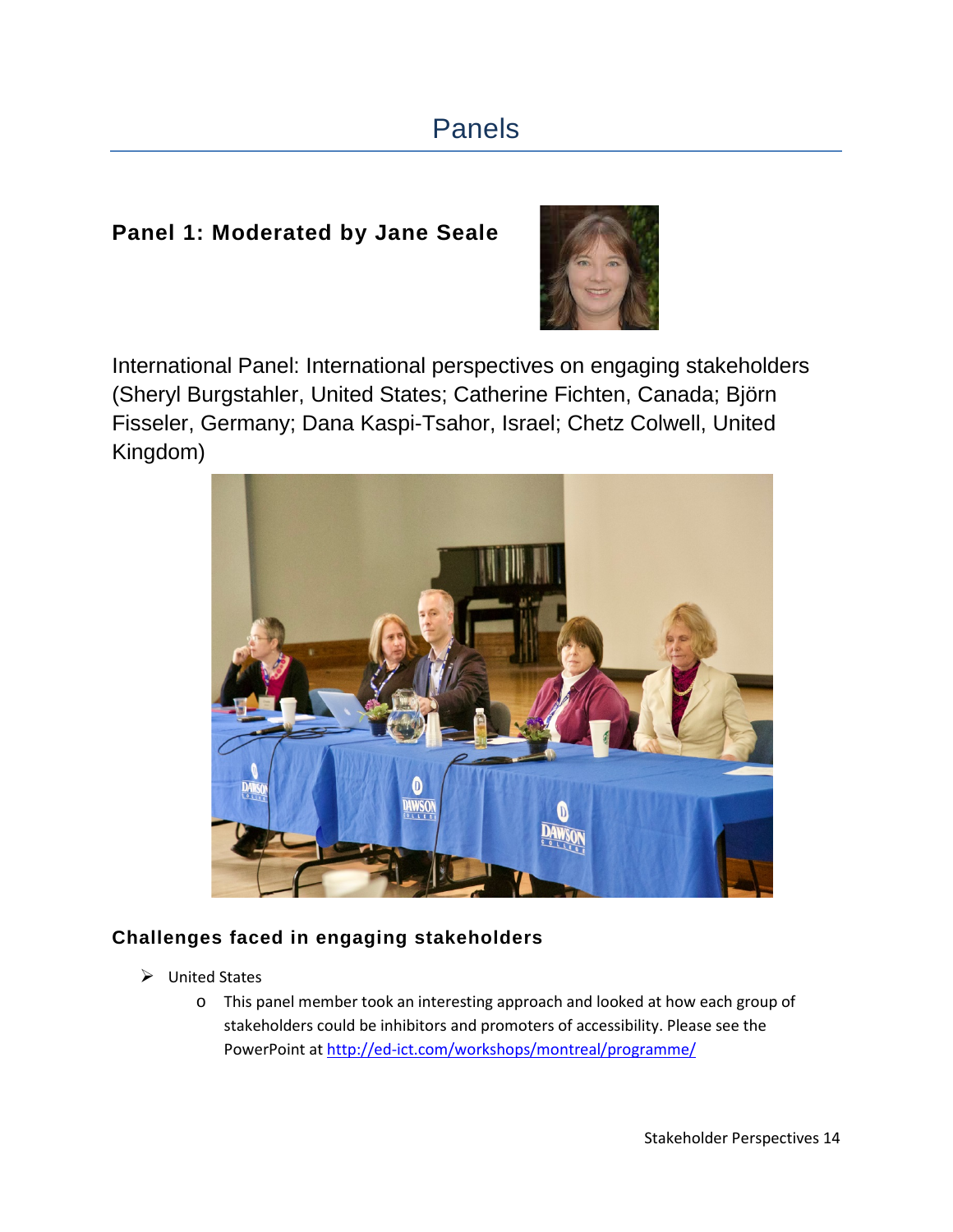- *Canada* (PowerPoint available at<http://ed-ict.com/workshops/montreal/programme/>)
	- o There is no legal requirement to ensure the accessibility of technology at the postsecondary level; therefore there is no one to report to or to pressure stakeholders to get involved
	- $\circ$  Needs buy-in at the top accessibility has to be important to senior management at postsecondary institutions
	- o Need to be proactive rather than retroactive with regards to ensuring accessibility
- *Germany* (PowerPoint available at<http://ed-ict.com/workshops/montreal/programme/>)
	- o Lack of knowledge about accessibility, disability, or about website accessibility
	- o Lack of knowledge about the state-of-the art technology available in the area
	- o Lack of knowledge about the number of students with disabilities
	- o Inaction by postsecondary management with respect to existing legislation about website accessibility
	- o Staff members demand more money, resources or personnel before they say they are able to ensure accessibility to technology
	- $\circ$  Staff members say that ensuring the accessibility of technology is not their responsibility or part of their job
	- o Other staff members say that there are not enough students with certain types of disabilities to justify the need to provide certain accommodations
- *Israel* (PowerPoint available at<http://ed-ict.com/workshops/montreal/programme/>)
	- o Lack of knowledge and awareness
	- o Lack of empathy
	- o Fear of compromising academic standards
	- $\circ$  Most notably: budget limitations the institution has to pay for everything, there are no other funding organizations
- *United Kingdom* (PowerPoint available at<http://ed-ict.com/workshops/montreal/programme/>)
	- o Admitting that everyone has a responsibility
	- o Distance: geographical and hierarchical/structural
	- o Issues with tutor (not the same as academic staff) employment contracts

#### **Stakeholders that you find difficult to engage**

- *Canada*
	- o Senior management
	- o IT specialists and webmasters
	- o Government
	- o Librarians
	- o Parents
	- o Rehabilitation centers
	- o Distance education specialists
	- o Textbook publishers
	- o Students who do not register with disability services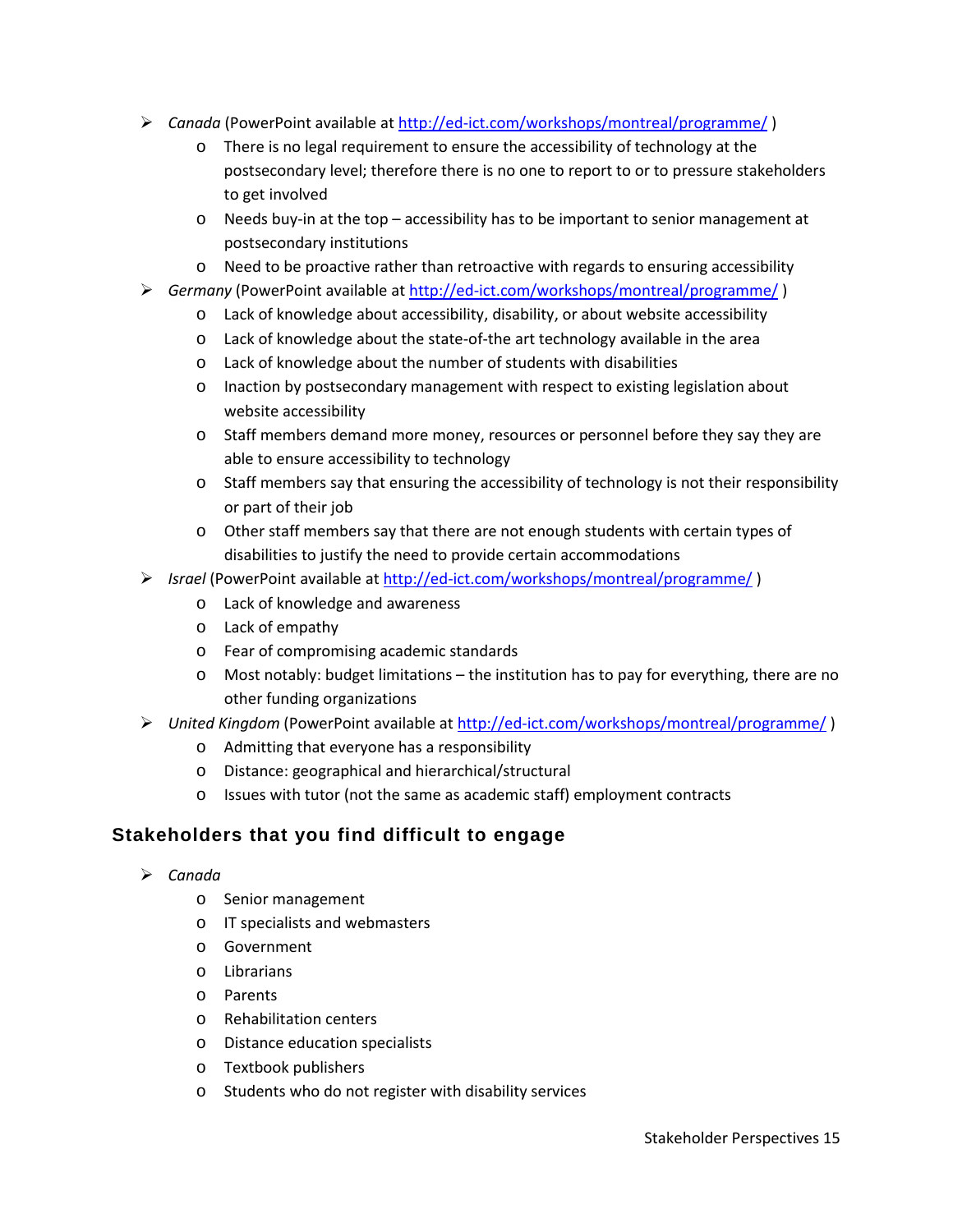- *Germany*
	- o Senior management
	- o Staff members and students
	- o Middle management
- *United Kingdom*
	- o Senior management
	- o Academic staff

#### **Strategies used to engage stakeholders**

- $\triangleright$  Germany
	- o Bottom-up strategy providing basic information and participating in annual conferences
	- o What does not work = management that wants quick solutions
- $\triangleright$  Israel
	- o Get approval from the president of the university
	- o Get a legal advisor engaged
	- o Get the board members (e.g. the Dean of Students, Dean of Academic Studies, and the Director General) engaged
	- o Form an accessibility committee
	- o Distribute the accessible service regulations (e.g. sending regulations by email or publishing them in an online newsletter) to all faculty and staff
	- o Raise staff awareness through:
		- **Seminars**
		- Online newsletters
		- **Guidelines for the accessibility of lectures**
- United Kingdom
	- o Create an accessibility group workshops used to unite stakeholders who are willing to engage in ensuring the accessibility of technology and spread awareness
	- o Develop an accessibility policy
	- o Create a survey for staff about their perception of accessibility of technology
	- o Sharing information like Global Accessibility Awareness Day (GAAD) [\(http://www.globalaccessibilityawarenessday.org/\)](http://www.globalaccessibilityawarenessday.org/)

#### **Stakeholders with whom educational institutions are presently working with regarding students with disabilities and accessibility to technology**

- *Canada*
	- o Faculty
	- o Students
	- o Disability service providers
	- o Access technologists (only in large institutions)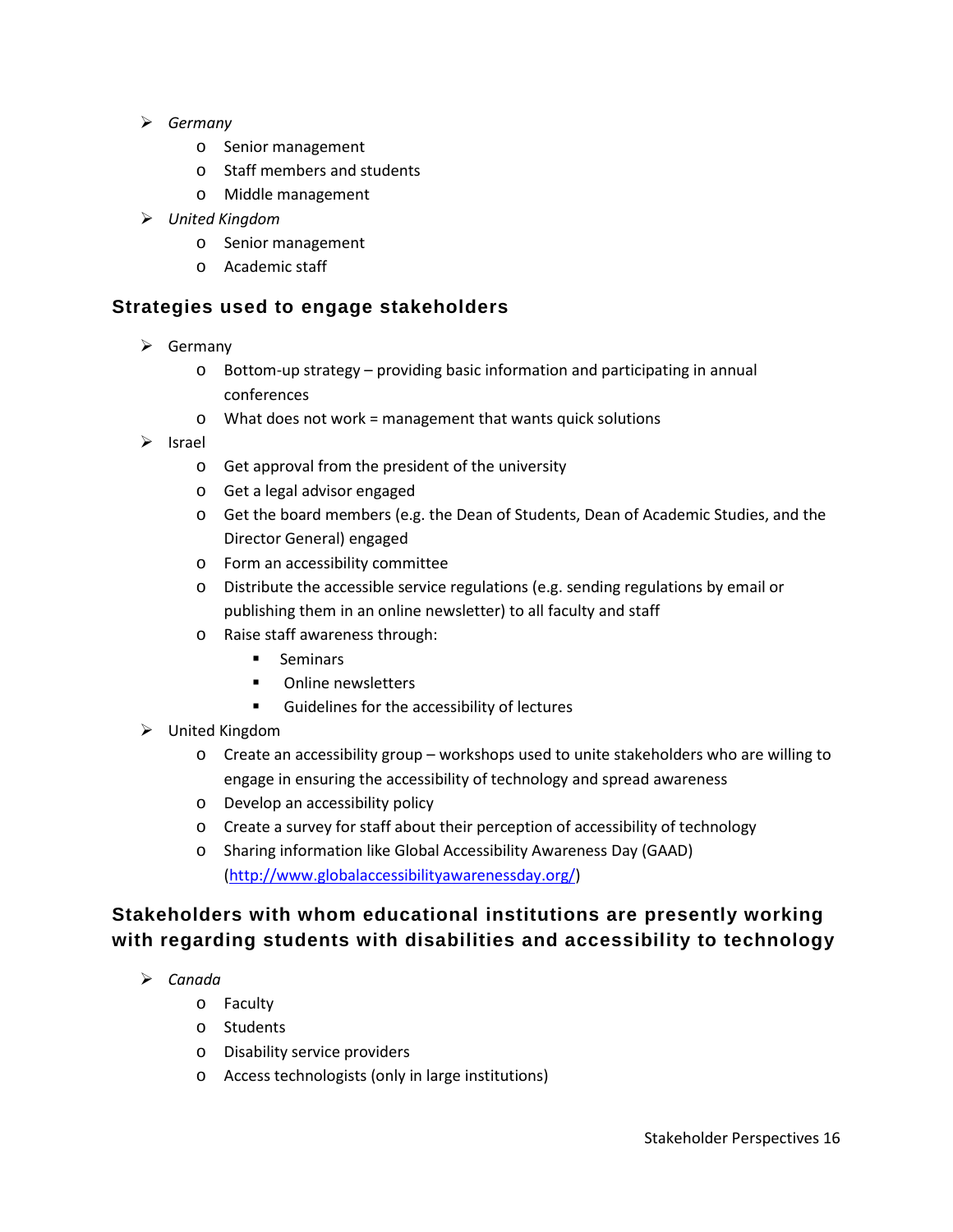- o Learning specialists
- o Others called in when needed
- *Germany*
	- o Three staff members of ICT services who provide documents to students who are blind or have visual impairments
	- o One university representative for students with disabilities
		- Liaison between students with disabilities and faculty and management
- *Israel*
	- o Minister of Justice Commission for Equal Rights of Persons with Disabilities
	- o Minister of Labor, Welfare and Health
	- o Committee of the Knesset (Education & Welfare and Health)
	- o National Insurance Institute (Department of Vocational Rehabilitation)
	- o Ministry of Defense (Department of Rehabilitation)
	- o Non-profit organizations (e.g. "Access Israel")
	- o Accessibility services expert
	- o Buildings, infrastructure and environment accessibility expert
	- o Administration
- <span id="page-16-0"></span> United Kingdom
	- o Students
		- **EXEC** Lab built on campus to have students test the website accessibility. Students are consulted and have representation
	- o School accessibility coordinators
	- o Disabled student services
	- o Website content developers
	- o Librarians
	- o Procurement staff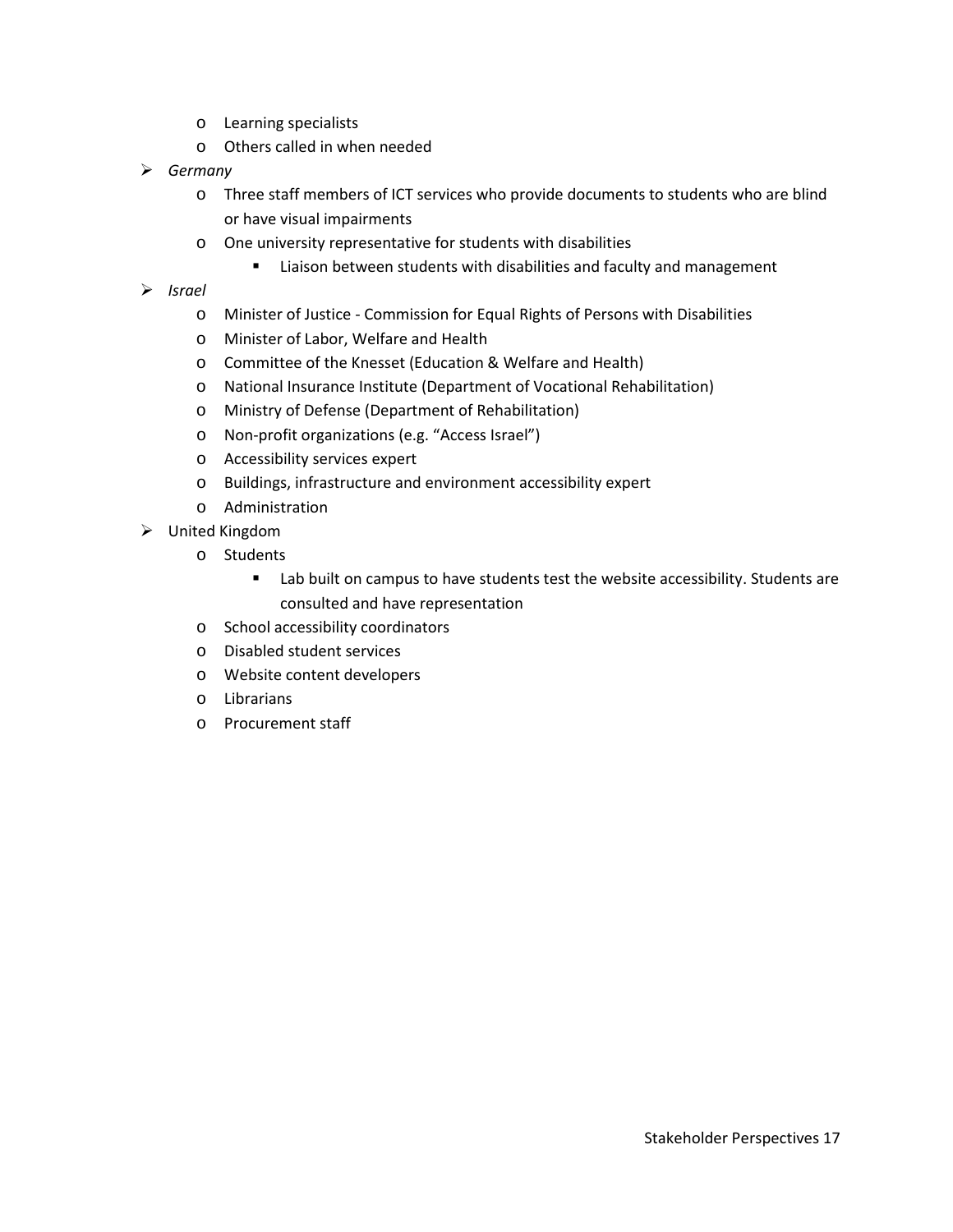### **Panel 2: Moderated by Laura King**



## **Canadian Stakeholder Perspectives (Roch Ducharme, Pedagogical Counsellor; Sandra Earl, Technical Product Manager; Anne Jarry, Faculty; Andrea Miller-Nesbitt, Librarian; Frank Smith, Coordinator of a Non-Profit Organization)**

#### **Barriers for students with disabilities accessing technology**

- $\triangleright$  Pedagogical counsellor
	- o Lack of government funding for providing computers for students with disabilities
	- o Funding is also a barrier when it comes to assessment; students need a diagnosis to receive services, but the assessment costs between \$1000 and \$1500
	- o Compatibility between Mac and Windows
		- **Most students who consult the professional for help have a Mac but the** postsecondary institution uses a Windows operating system. Therefore, for exams students have to use Windows, which means we are asking them to be proficient with both operating systems
- $\triangleright$  Technical product manager at a software company
	- o Accessibility concerns associated with online formats
		- Many new applications used by developers are semi open (there are some limitations in terms of how modifiable it is and how it can be used by the user)
		- We need to be diligent as a community to make sure that we unify our practices to help ensure accessibility of technology
- $\triangleright$  Faculty
	- o The file format in which technology is provided
- $\triangleright$  Librarian
	- o Libraries need to make a greater effort to have 'electronic formats' of course materials and books available
		- **Textbooks are a problem because publishers are not always willing to sell their** electronic formats to libraries
- $\triangleright$  Coordinator of a non-profit organization
	- o Access to technology
	- o The incompatibility between the platforms on which technology is used
	- o All students with disabilities have individual needs and the same technology does not work well for all of them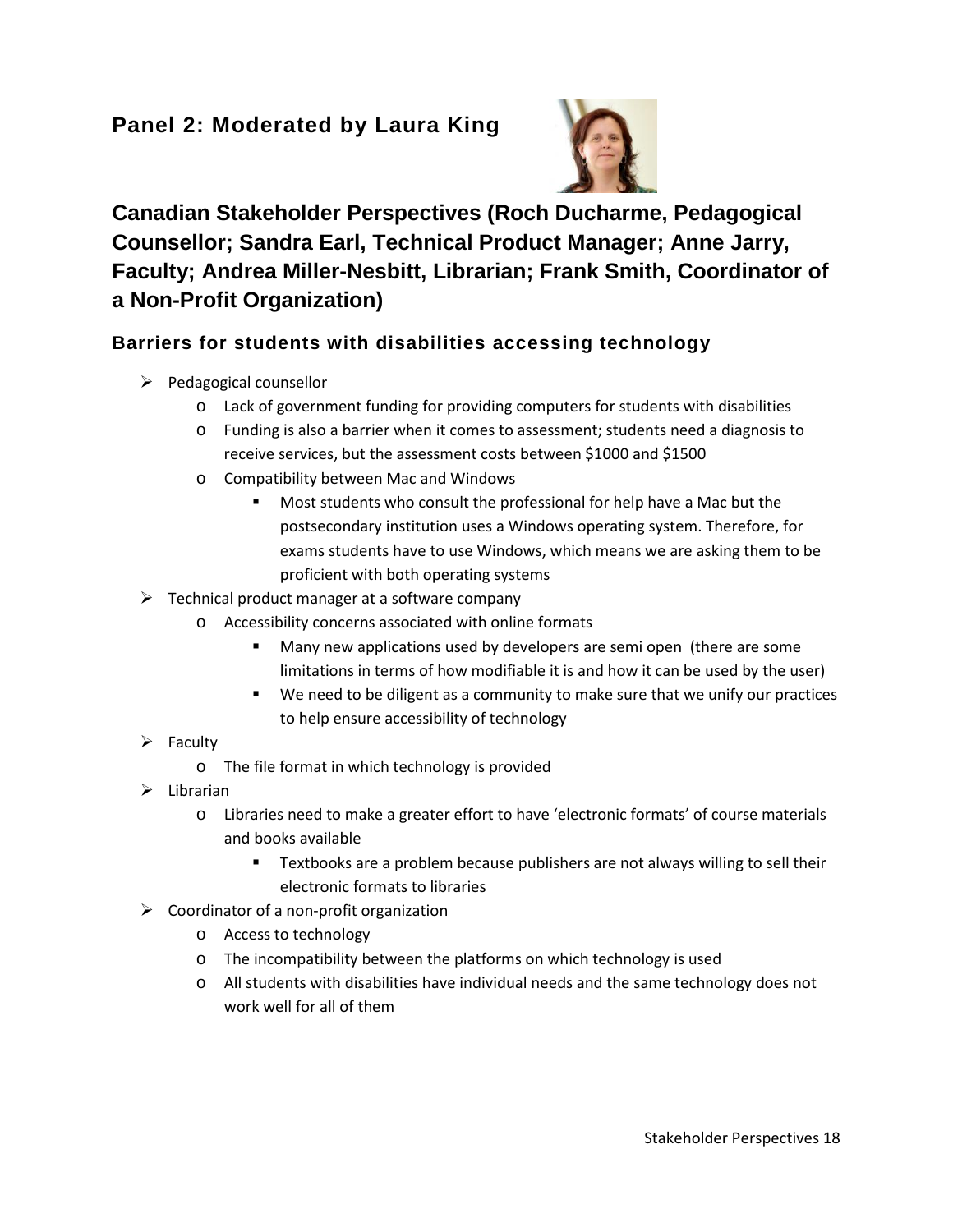#### **Facilitators for students with disabilities accessing technology**

- $\triangleright$  Pedagogical counsellor
	- o Creation of a community of practice
	- o Key facilitators will be faculty members
	- o The use of Antidote, a valuable grammar and language software
	- o E-learning is an interesting facilitator from which many lessons can be learned
	- o Universal design approach is ideal because of the growing number of students with disabilities on campus who are not registered with the accessibility center to receive accommodations
- $\triangleright$  Technical product manager at a software company
	- o Alignment / agreement in international policy
- $\triangleright$  Faculty
	- o The fact that faculty is getting older is forcing companies like Apple and Microsoft to invest in accessibility
- $\triangleright$  Librarian
	- o Many digital libraries / eLibraries exist
	- o Many library collections are available in an accessible format
		- Canada recently signed the Marrakesh Treaty: a copyright treaty that stipulates that countries agree to make all copyright paper material available in accessible formats for visually impaired persons when requested
- $\triangleright$  Coordinator of a non-profit organization
	- o Professors are becoming more savvy about technology and accessibility
	- o We need to think about other legislation that exists that could become a potential facilitator
		- **The Canadian government has made a commitment to creating a Federal** Disability Act
	- o Non-governmental organizations can also play a role as potential facilitators
		- Help highlight the issues that the government should address with regards to accessibility

#### **In your position, what could you / your colleagues do to make technology more accessible for students with disabilities?**

- $\triangleright$  Technical product manager at a software company
	- o Coordinate procurement processes among stakeholder groups
	- $\circ$  The more pressure that colleges / universities can put on vendors, the greater emphasis vendors will place on accessibility
- $\triangleright$  Faculty
	- o Improvements in the accessibility of course packs
		- **There have been some improvements achieved in this area already (e.g. glasses** that read text out loud)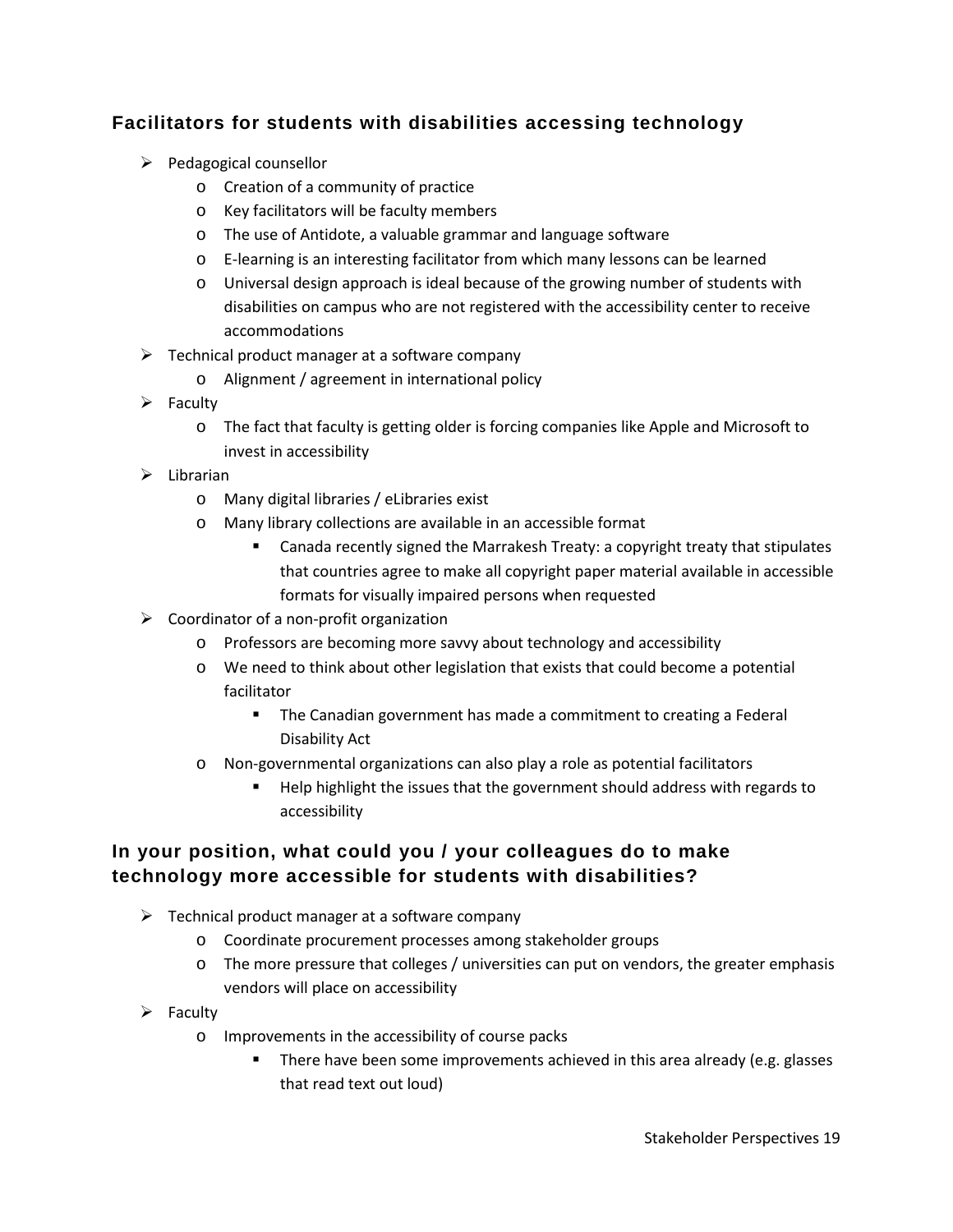- $\triangleright$  Librarian
	- o Need to better educate the users of technology, especially faculty
	- o Librarians could put pressure on the vendors and publishers to make materials that are kept in libraries more accessible
		- However, librarians can only put so much pressure on the vendors or publishers because they have to respect faculty requests
	- o There needs to be a person whose job mandate is dedicated to accessibility in the library itself
		- **This is important as librarians are not necessarily trained or knowledgeable** about accessibility
- $\triangleright$  Coordinator of a non-profit organization
	- o Meet with disability service providers
		- **Address issues of copyright and funding** 
			- There needs to be more support for student funding programs

#### **Is there anything that your institution / organization can do to help you stay involved, or become more involved, as a stakeholder?**

- $\triangleright$  Pedagogical counsellor
	- o Facilitate communication between IT staff and faculty
	- o Get the word out that assistive technology exists and is available to the students
	- o The government has provided postsecondary institutions with money to buy assistive technology, but it is still difficult for students to use some of these assistive technologies. This is because institutions can only lend them the software and applications, but cannot actually lend computers
	- o Having accessibility policies would be of great benefit (even if the policies just defined what accessibility meant)
- $\triangleright$  Faculty
	- o Facilitate communication between faculty in different departments
		- Helps make faculty in all departments aware of what assistive technology is available to students
- $\triangleright$  Coordinator of a non-profit organization
	- o As an organization we are making sure that the voices of students with disabilities are heard
		- We want to provide an opportunity for students with disabilities to communicate effectively with many different stakeholders (i.e. government officials and disability service providers)
	- o The needs-related model should be used as opposed to the medical model, for example the case in Ontario where a student fought to have the right to have access to disability services without having to disclose specific information about their mental illness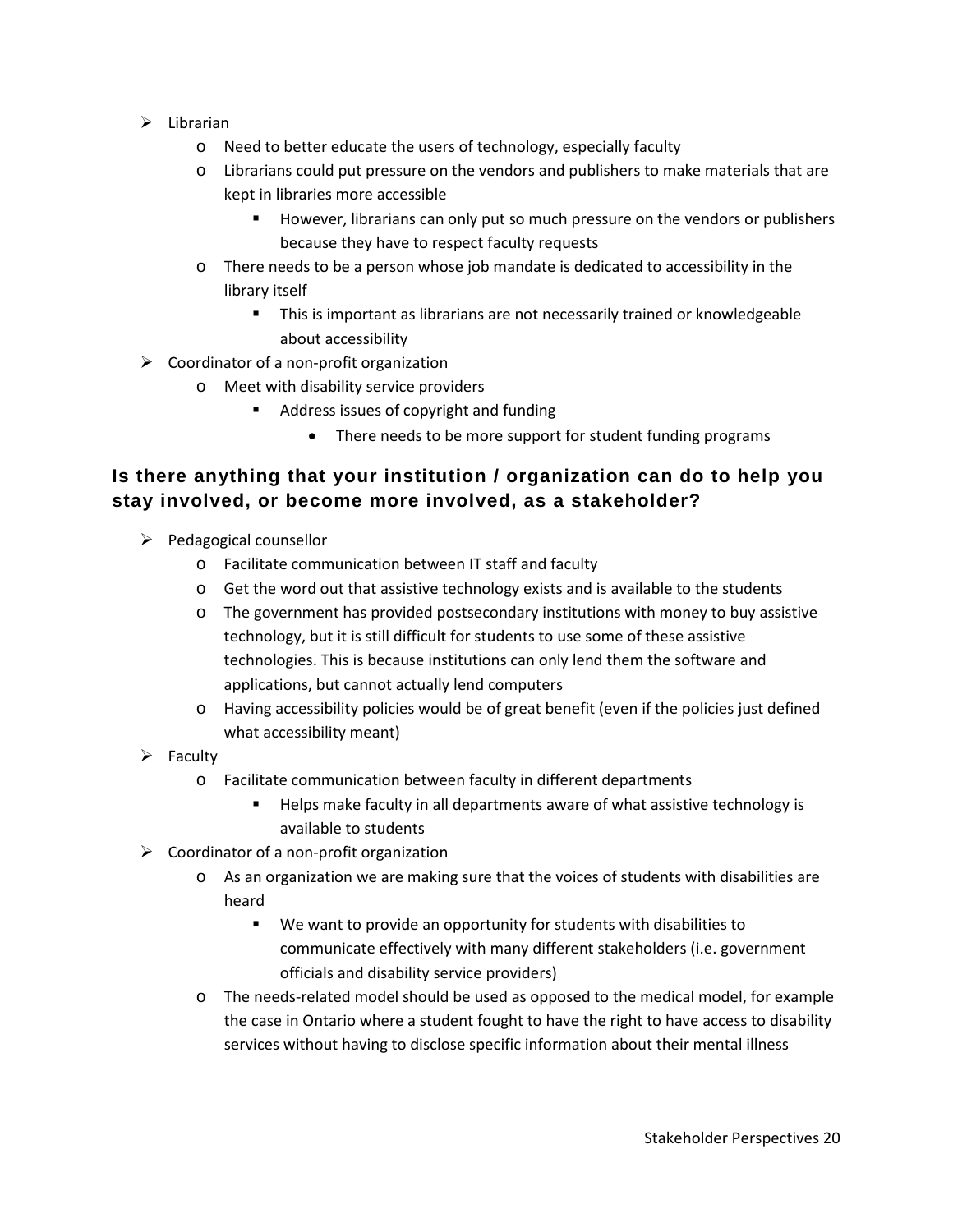#### **Questions:**

#### **Have you heard of any creative way to put course packs online?**

- $\triangleright$  Pedagogical counsellor
	- o Efforts have been made to achieve this at the grassroots level, but top-down support is needed
		- We need an institution-wide policy to ensure that faculty make their course packs available online
			- This is needed because in Canada we do not have an equivalent of the Americans with Disabilities Act. Therefore, publishers are not required by law to make course packs available online
	- o A country-wide policy requiring that course packs be made available online is required
- $\triangleright$  Coordinator of a non-profit organization
	- o Whose legal jurisdiction is this?
	- o Creating policy on the online availability of course packs should be a federal responsibility (e.g. the minister of social development, education minister in the provinces), but associations that represent important stakeholder groups, such as faculty, might also need to have a say in this
- $\triangleright$  Technical product manager at a software company
	- o A solution to difficulties with making course packs available online is to use open source educational resources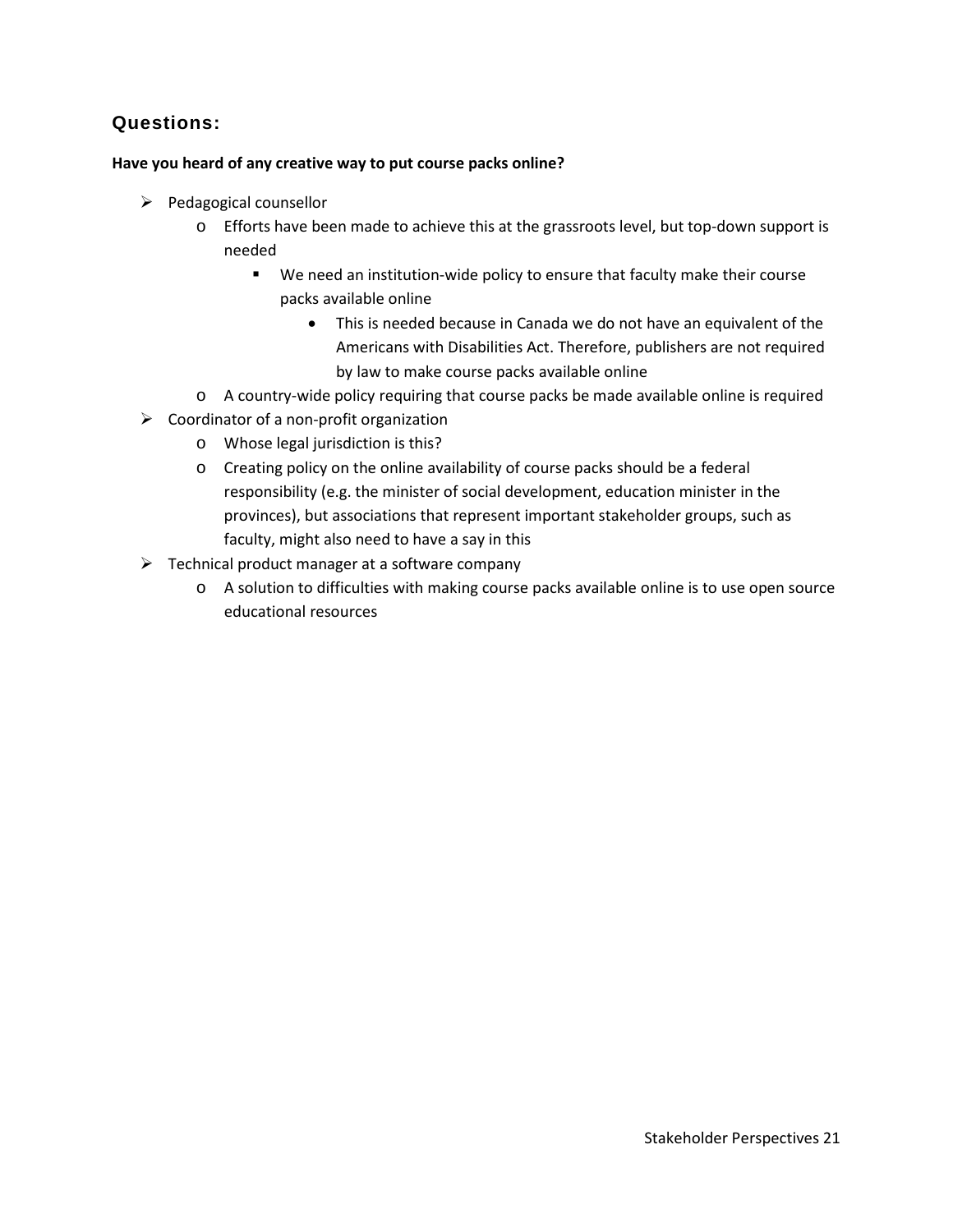#### <span id="page-21-0"></span>**Panel 3: Moderated by Alice Havel**



**Student Panel – Student Perspectives on Access to Technology (Natalie Martiniello, Shamron Spence, Laurence Rousseau, Xavier Lecourtois, Steve St-Pierre, Alexa Carle-Hébert)** 



#### **What barriers have you encountered in using technology effectively?**

- $\blacktriangleright$  Lack of time
	- o To learn how to use technology
- $\triangleright$  Financing
	- o Government financing is not sufficient we are in the era of mobile applications, the type of applications that colleges cannot lend or provide to students. Therefore, funding should be provided directly to students to allow them to have access to these mobile devices and applications
	- o Students who are struggling financially may not be able to afford the technology or software they need during the semester
	- o Some technology is very expensive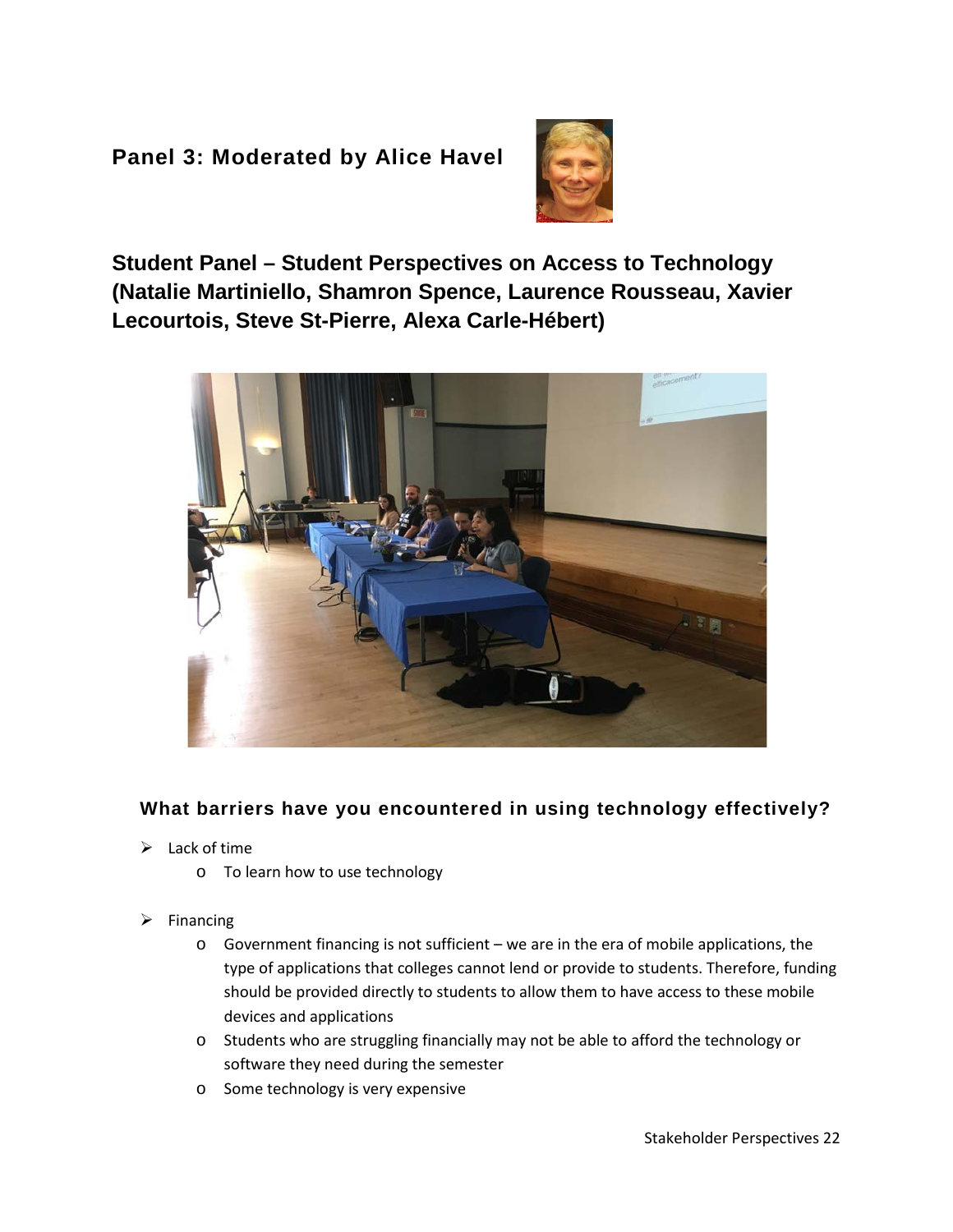- $\blacktriangleright$  Lack of knowledge
	- o About what technologies are available
	- o The first time the students use software on their own, they do not know how to use it properly due to lack of training
	- $\circ$  The way students with disabilities are perceived is more disabling than the disability itself – people need to be better informed about what it means to be a student with a disability, including their strengths and abilities
	- o Experts do not always understand the perspective of students with disabilities the users whom they are supposed to be helping
- $\triangleright$  Technology not being accessible
	- $\circ$  Difficulty accessing computers at the academic institution usually students end up using a computer lab at the college / university that has limited hours because they cannot get the software required for their courses on their own computers
	- o Software and some of its features are not accessible on all hardware and platforms, for example iPads, which may be the only platform that the student is able to use
	- o Lack of adapted transport does not allow the student to stay late to work in computer labs at the college / university – resulting in restricted physical access to technologies on campus
- $\triangleright$  Compatibility between different operating systems
	- o Compatibility problems between Mac OS X and Windows

#### **Who (their role, not their name) and what has helped you access and use technology?**

- $\triangleright$  Student himself/herself
	- o The student tested a lot of software and applications and realized how much these technologies could help them
	- o When the student learned about a new technology, they would look on YouTube or Google to see how the technology worked and if that technology would work well for them
- $\triangleright$  Parents
	- o The student's parents show them the new technology as it becomes available
	- o The student's parents advocated for them until they were old enough to advocate for themselves– the parents made sure that the student had access to braille and assistive technology and showed them that assistive technology is a toolbox and that you need to use the right technology in a strategic way
- $\triangleright$  Access technologist at the university
	- o Showed the student what technology was available
	- o Scanned textbooks
	- $\circ$  Disadvantage = you only learn to use the technology that they know is available, even if there may be a better alternative available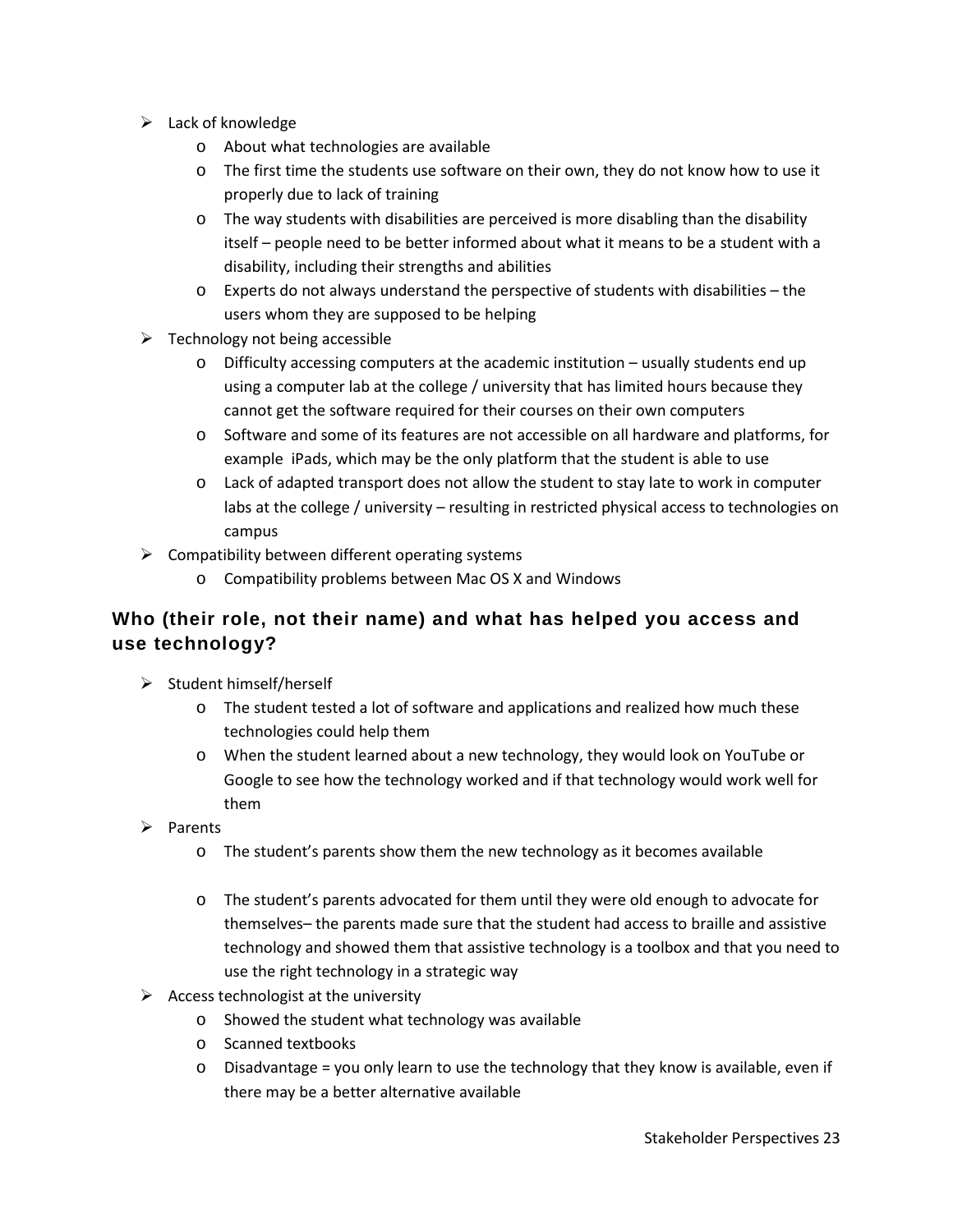- $\triangleright$  Community and peers
	- o Great source of information can sometimes learn about more effective ways to use technology
- $\triangleright$  Librarian and lab technician
	- o Gave the student access to the resources in the library, giving the student the advanced preparation that is essential to their academic success – they helped the student even though it was not part of their job description
- $\triangleright$  Professors
- $\triangleright$  Student accessibility center

#### **Who should be involved in making technology accessible and usable for students with disabilities?**

- $\triangleright$  Professors
	- o Professors should be more involved because they know the content of their courses. Therefore, they are in the best position to know what technology would be ideal to use within the pedagogical framework of their courses
- $\triangleright$  Researchers
	- o We need to bridge the gap between research and practice. We need to think about how to enable researchers, users, and developers to work together effectively to build accessibility into software, applications, and technology in the initial design stage
- $\triangleright$  Librarians specializing in accessibility
	- o Responsible for making documents accessible
	- o Having a librarian who is assigned this role would be very beneficial for colleges and universities
- $\triangleright$  Students
	- o Teach other students how to use technology. Students who have used the same technology teaching other students is ideal because they can explain how to use the technology from a users' perspective and in less technical terms than a professor or assistive technologist
- $\triangleright$  Roles that need to be filled by unspecified individuals
	- o Providing training on how to use technology

#### **What would it take to make technology accessible at your educational institution?**

- $\triangleright$  Creating an accessibility zone
	- o Available to students and professors
	- o Open and safe environment that allows students and professors to receive support, including practical workshops, and to exchange ideas and come up with solutions to accessibility problems together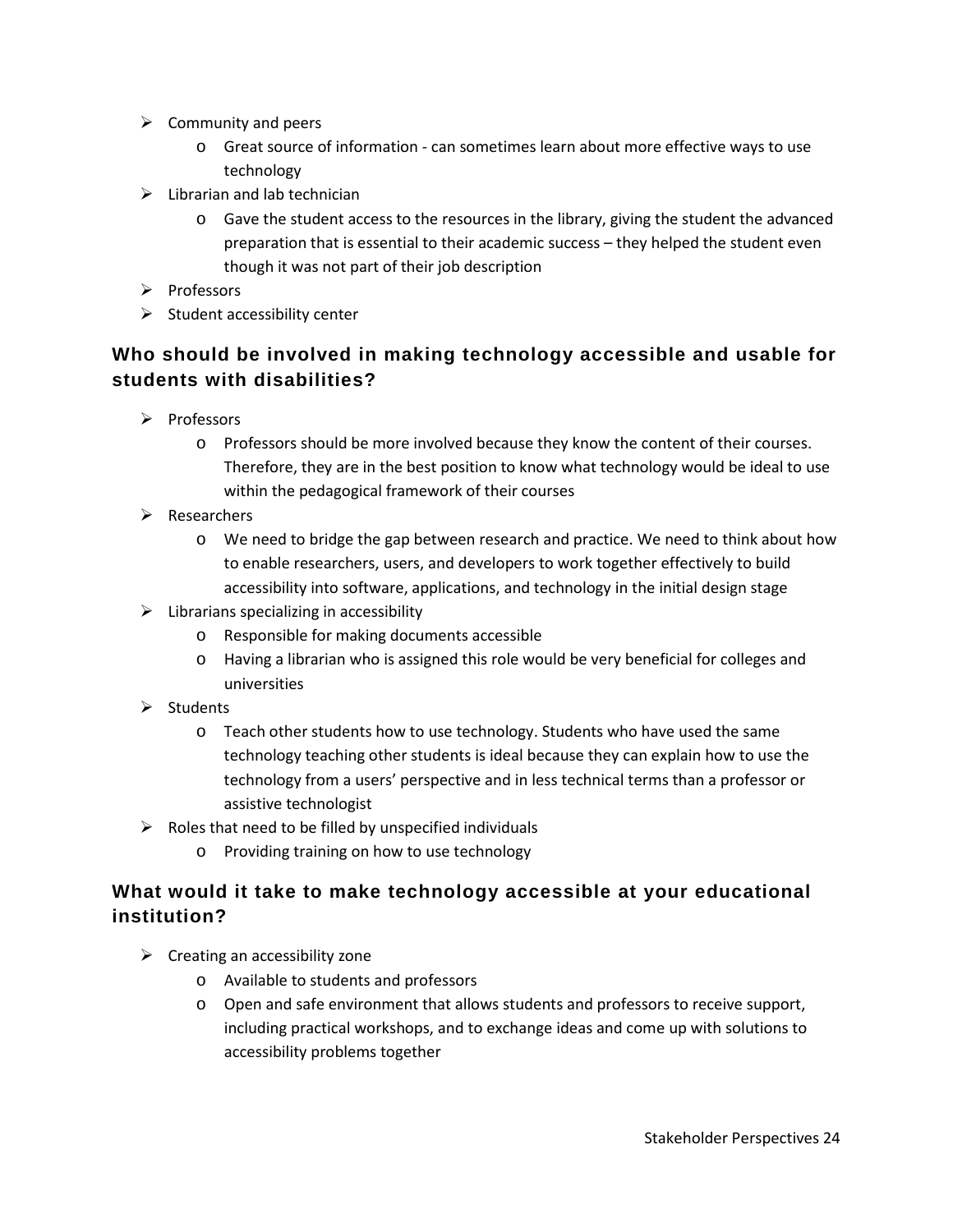- o Have people available to show students how to use technology these individuals must be users of the technology themselves
- $\triangleright$  When making changes, make sure that they are improvements and that potential userdifficulties that may be encountered are taken into account
- $\triangleright$  Making computer labs accessible for people with motor impairments of the upper limbs
	- o Have other alternatives available, such as iPads and tablets
	- o Make sure that computer labs are designed in such a way that students in a wheelchair can sit at a desk (e.g. make sure the tables are tall enough)
- $\triangleright$  Having more computers available in the computer labs at colleges and universities
	- o Helps students who do not have their own laptop or cannot get the software required for their laptop
- $\triangleright$  Faculty could have a deadline by which their course content needs to be finalized
	- o Hard to obtain material in an accessible format if professor changes this at the last minute
- $\triangleright$  National database for scanned content
	- o A cross university initiative collaboration is essential
	- o To find more ways to make course material accessible, including textbooks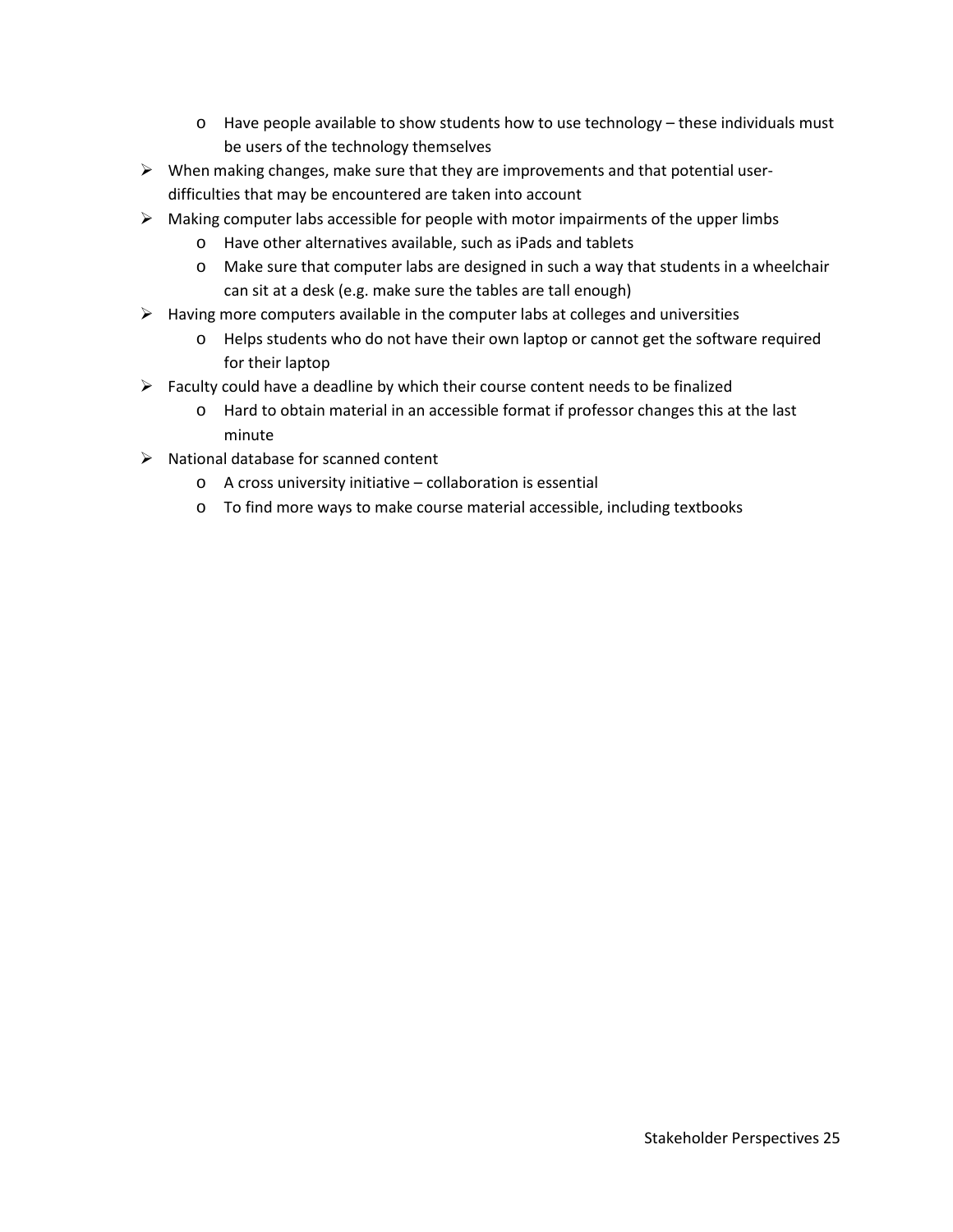## <span id="page-25-0"></span>**Workshops**



### **World Café (led by Jane Seale)**

#### **Statement: Students with Disabilities Should be Taught Self-Advocacy Skills**

#### **Common themes:**

1) In an ideal society there should be no need for this!

- $\triangleright$  There should be no need to do so. Students with disabilities should not be singled out; they should have the right to choose not to disclose their disability
- $\triangleright$  If there is no benefit to using self-advocacy in a situation no one should be forced to disclose
- 2) Self-advocacy is an important skill for all students, not just students with disabilities
	- $\triangleright$  Self-advocacy is one of the most important skills for anyone
	- $\triangleright$  Self-advocacy is good for everyone
- 3) Institutions should not rely on students self-advocating
	- $\triangleright$  Self-advocacy does not replace good practices and support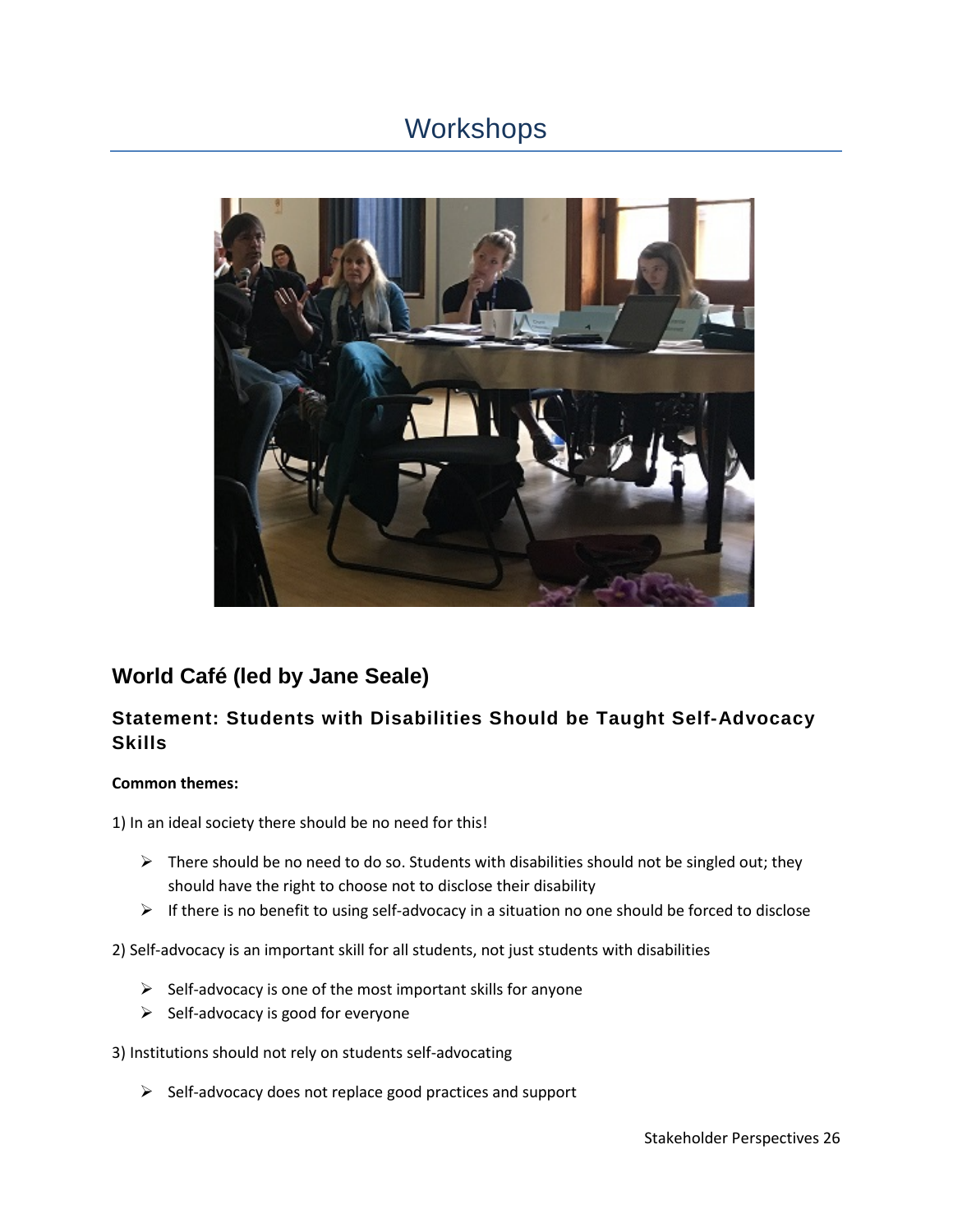4) Yes, self-advocacy should be taught to students with disabilities

- $\triangleright$  Self-advocacy helps if the student has specific technology needs
- $\triangleright$  Students with disabilities cannot always rely on others to advocate for them. Additionally, the students themselves are the ones who best know their needs, so they are often the most effective advocates for their own needs

#### **Related discussion – How much to encourage self-disclosure of a disability and self-advocacy**

- $\triangleright$  Not all students want to disclose their disability
- $\triangleright$  But, if students with disabilities do not disclose their disability, they cannot get the resources they need to resolve accessibility issues that they encounter, raise accessibility concerns, and get the attention of important stakeholders
	- o This is important to do because the path toward equal access for individuals with disabilities is not yet paved

#### **Statement: It is not possible to engage with students with disabilities who choose not to disclose their access needs**

#### **Common themes:**

1) Universal design, design for diversity

- $\triangleright$  Universal design for learning can remove the need for self-disclosure of disability or accommodation of specific needs
- $\triangleright$  Universal design means "engaging" in design we don't need the student to disclose

2) Self-advocacy may still be necessary

- $\triangleright$  Universal design is a great goal, but it does not guarantee accessibility for all students, so students may have to disclose their disability to ensure that their accessibility needs are met
- $\triangleright$  Universal design does not guarantee accessibility- some students may need 'customization' to meet their accessibility needs and if students do not disclose their disability they may not get what they require

3) It is certain that students who do not disclose their disability cannot be helped

#### **Statement: All stakeholders are equal, but some are more equal than others**

#### **Common themes:**

1) Power imbalance

 $\triangleright$  Some stakeholders (faculty) are too powerful; whereas some (students and service providers) could use a boost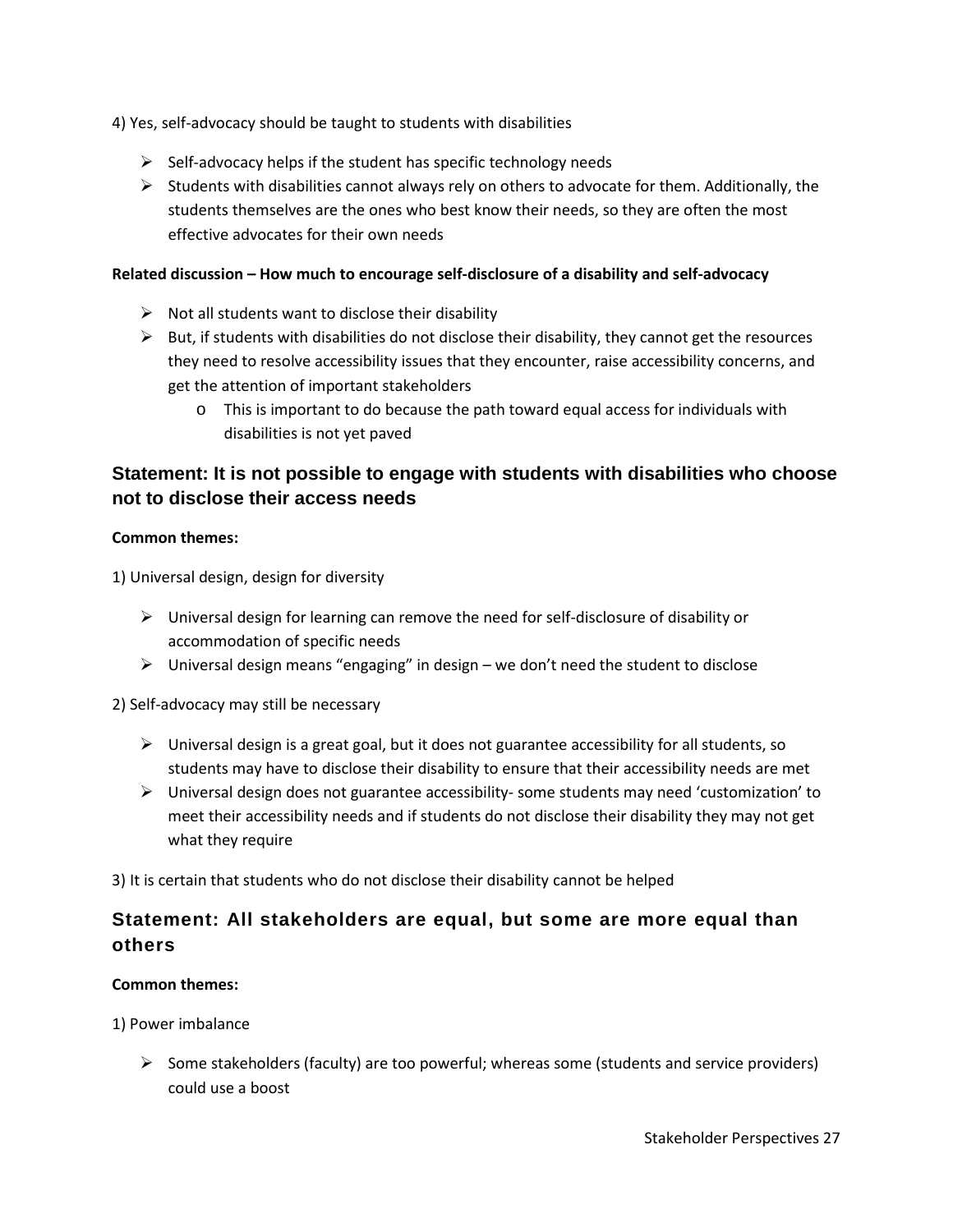- $\triangleright$  Governments and senior administrators control money and have more power
- Some stakeholders need to have a stronger voice (i.e. students and faculty)
- $\triangleright$  Senior managers are the most powerful stakeholders
- $\triangleright$  Power imbalances
	- o Staff more than students
	- o Administrators more than staff

#### 2) Equal vs. Equitable?

- $\triangleright$  Equal = All students get the exact same thing
- $\triangleright$  Equitable = All students get what they need
- $\triangleright$  The difference between these two concepts can confuse stakeholders and can lead to ridiculous outcomes (e.g. if a student is deaf, the teacher turns off the sound for the video so that none of the students in the class hear any sound during the video at all, this is equal NOT equitable)

3) Rights and responsibilities

- $\triangleright$  When we talk about equality the concepts of rights and responsibilities are also related o With rights come responsibilities
- $\triangleright$  Someone must be held accountable for the decisions taken regarding accessibility (e.g. service managers introducing products are responsible for any of the related accessibility concerns)
- $\triangleright$  Not all stakeholders have equal accountability

4) Students with disabilities should be one of the most powerful stakeholders

- $\triangleright$  Power should go to the students with disabilities their voice should be stronger than any other stakeholder
- $\triangleright$  What we would like to happen is that students with disabilities become the most powerful stakeholders

#### **Statement: Distributed ownership of the accessibility mission is a pipedream**

**Common theme**: Accessibility has to be a shared responsibility

- $\triangleright$  Shared responsibility can be achieved, but there is still work to be done and people have to be willing to do the work
- $\triangleright$  Ownership of accessibility goals can be shared, but it also requires accountability, compliance and enforcement
- $\triangleright$  An accessibility committee with representatives from different groups of stakeholders
- $\triangleright$  Different stakeholders will take ownership of different responsibilities. The stakeholders have to be cooperative and communicate effectively
- $\triangleright$  Ownership can be distributed, but not among all possible stakeholders simultaneously. Need to add one group of stakeholders at a time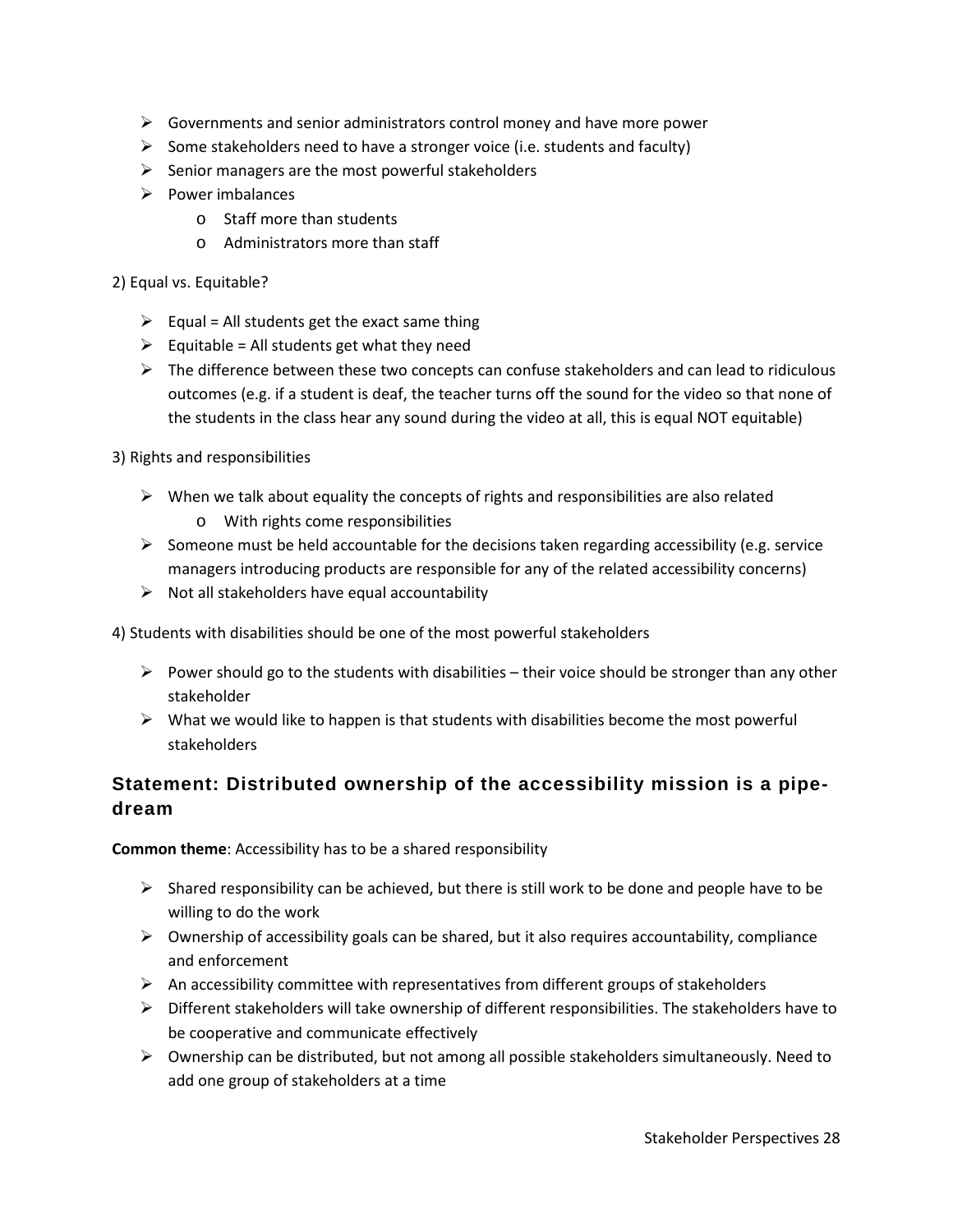$\triangleright$  This will only be a pipe-dream if stakeholders cannot work together and there is no senior management support

Two concerns reported about shared / distributed ownership of the accessibility mission

- $\triangleright$  If many stakeholders share the responsibility for accessibility who will take a leadership role? Who will be held accountable?
- $\triangleright$  It might be realistic in some educational institutions, but not in all of them

#### **Statement: There is too much red-tape (bureaucracy) that universities have that stops technology companies from meaningfully engaging with students with disabilities**

#### **Common theme:**

1) This sounds like a poor excuse

- $\triangleright$  Poor excuse! Find other ways to engage with students with disabilities
- $\triangleright$  Sounds like technology companies trying to make excuses for not making their products accessible by design. Furthermore, there is always a way to obtain feedback from students with disabilities
- $\triangleright$  No, software companies do not need to involve college / universities to talk to students. Accessibility should be part of the design and development of their products
- $\triangleright$  Accessibility should be a feature, not an extra, so red-tape should not be a problem

2) What does 'meaningfully engaging' mean?

- $\triangleright$  Who defines 'meaningfully engaging'?
- $\triangleright$  'Engaging with'- does that mean listening to feedback from students with disabilities?
- $\triangleright$  Not sure what is meant by 'meaningfully engaging' with students with disabilities

#### **Statement: We need to stop complaining about how unresponsive some of our stakeholders are and instead try to empathize with them and walk in their shoes**

#### **Common themes:**

1) Empathy is important and may have many benefits

- $\triangleright$  Empathy may improve results / engagement
- $\triangleright$  The reality of stakeholders at one university is not necessarily the reality of those at other universities. We need to take into account the needs of the stakeholders
- $\triangleright$  Empathy means thinking about how we can offer better support to the stakeholders
- $\triangleright$  Recognize the needs of stakeholders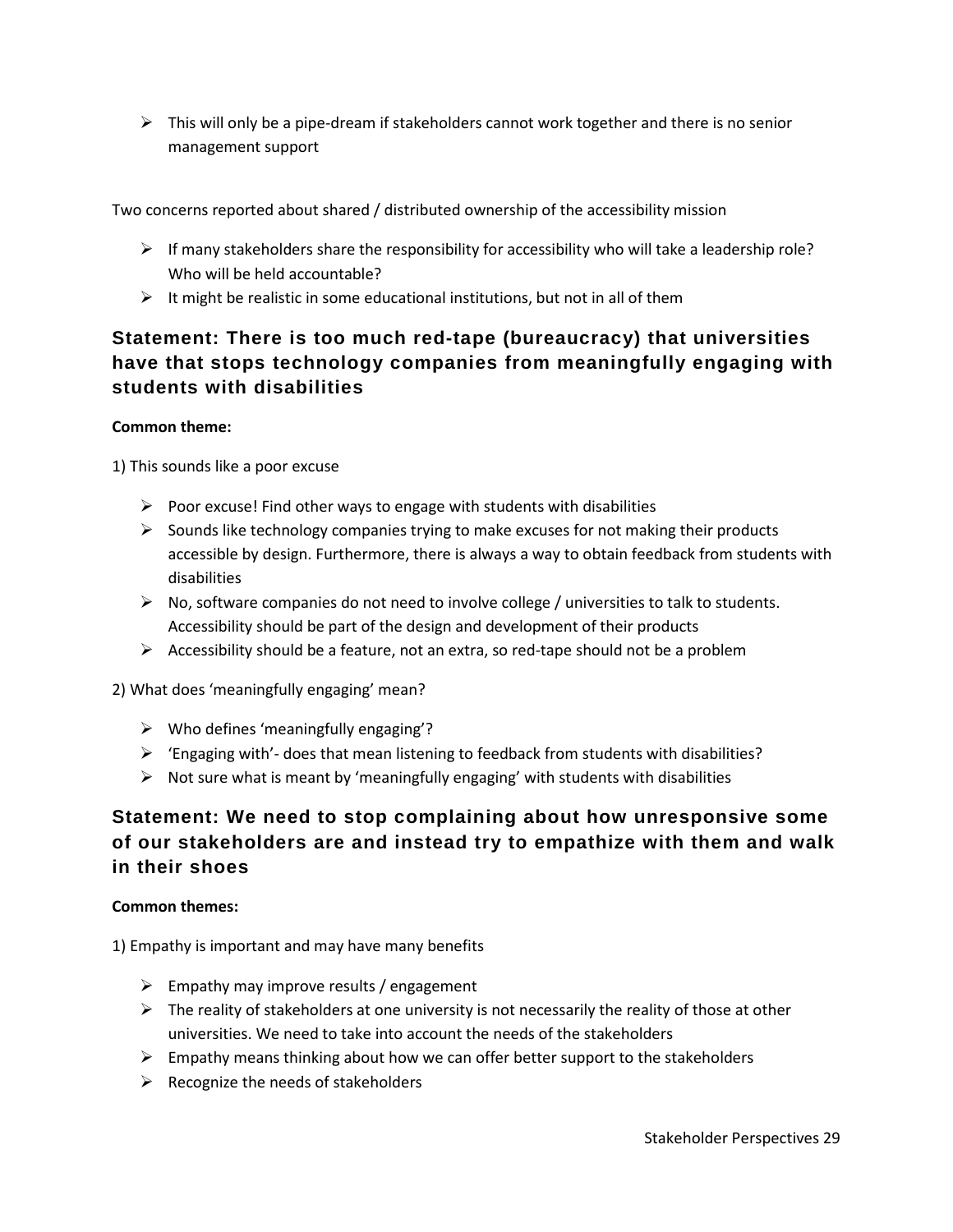- 2) Empathy is not always enough
	- $\triangleright$  Empathy can only go so far
	- $\triangleright$  Empathy does not always bring about change, depends on who the stakeholder is

3) Complaining is not constructive

- $\triangleright$  Complaining does not help bring solutions forward
- $\triangleright$  Instead of complaining we need to engage stakeholders, but we cannot be complacent

#### **Statement: How to engage senior management?**

- $\triangleright$  Have senior management representatives actually sit with students with disabilities and watch them try to register for courses online or engage in other course related tasks (this could help senior management realize the accessibility barriers that students with disabilities have to overcome)
- $\triangleright$  Emphasize that the institution has already shown leadership in the area of accessibility, that showing leadership in this area is beneficial for the institution and that the institution needs to continue to try to become even more accessible
- $\triangleright$  Support good relationships with managers and support staff
- $\triangleright$  Mandate that the institution must have an accessibility office or designated position
- $\triangleright$  Make sure to sell the goal of pursuing accessibility as being beneficial:
	- o Make teaching practices current and inclusive (universal design)
	- o Argue that accessibility will be beneficial for many different groups of students (e.g. second language learners, students with disabilities)
	- o Making pedagogical materials, websites, and resources at the postsecondary institution accessible will make the college exemplary in its practices
	- o Emphasize that the institution already has the resources to achieve its accessibility goals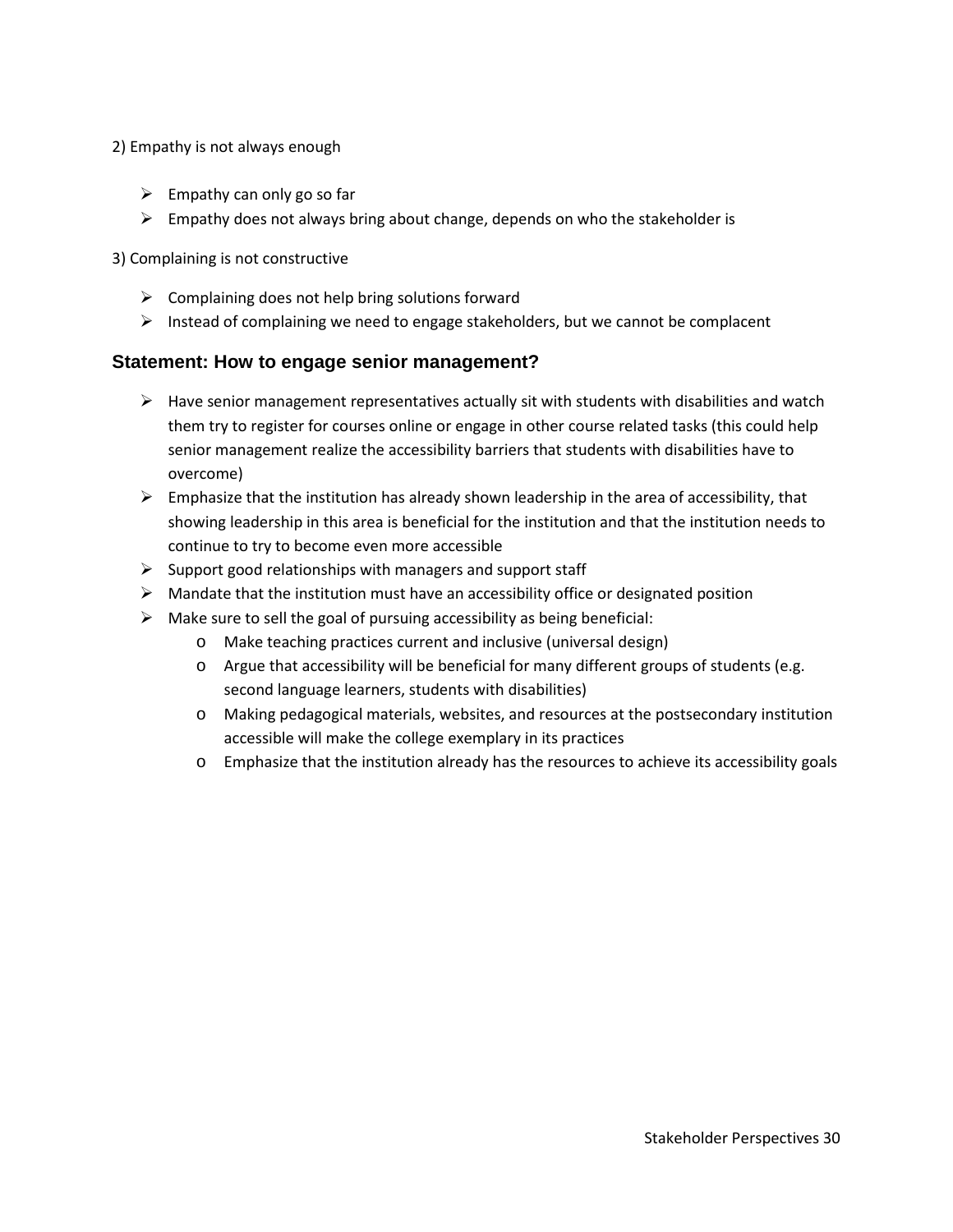# Summary

<span id="page-30-0"></span>With a total of 45 participants, 13 international (United Kingdom, Germany, Israel, United States) and 32 Canadian, our conference represented many of the important stakeholder voices.

Stakeholders present included:

- $\triangleright$  Students with disabilities
- $\triangleright$  Disability service providers
- $\triangleright$  Faculty
- $\triangleright$  Faculty with disabilities
- $\triangleright$  Distance education faculty
- $\triangleright$  Access technologists
- $\triangleright$  Campus information technology staff
- $\triangleright$  Senior institutional managers
- $\triangleright$  Researchers
- $\triangleright$  Professionals responsible for faculty / staff development
- $\triangleright$  Representatives of community organizations
- $\triangleright$  Education lawyers
- $\triangleright$  Librarians

The following major activities were held:

- $\triangleright$  An event kick-off introducing the theme and aims of the symposium
- $\triangleright$  Two keynote speakers
- $\triangleright$  Three panel presentations
	- o International perspectives
	- o Canadian perspectives
	- o Student perspectives
- $\triangleright$  Three guided workshops

### <span id="page-30-1"></span>**Kick-off**

Jane Seale noted that disability and ICT related practice in post-secondary education will not improve unless all stakeholders are engaged. She provided a model of stakeholder engagement and noted that there are key stakeholders who are not engaged in improving practice because they are either silenced or silent. She then discussed the symposium activities to come in the interest of using stakeholder perspectives to ensure campus digital accessibility.

### <span id="page-30-2"></span>**Keynotes**

Overall, it was agreed that making postsecondary education digitally accessible requires the collaboration of many stakeholders working in hierarchical teams and accountable to senior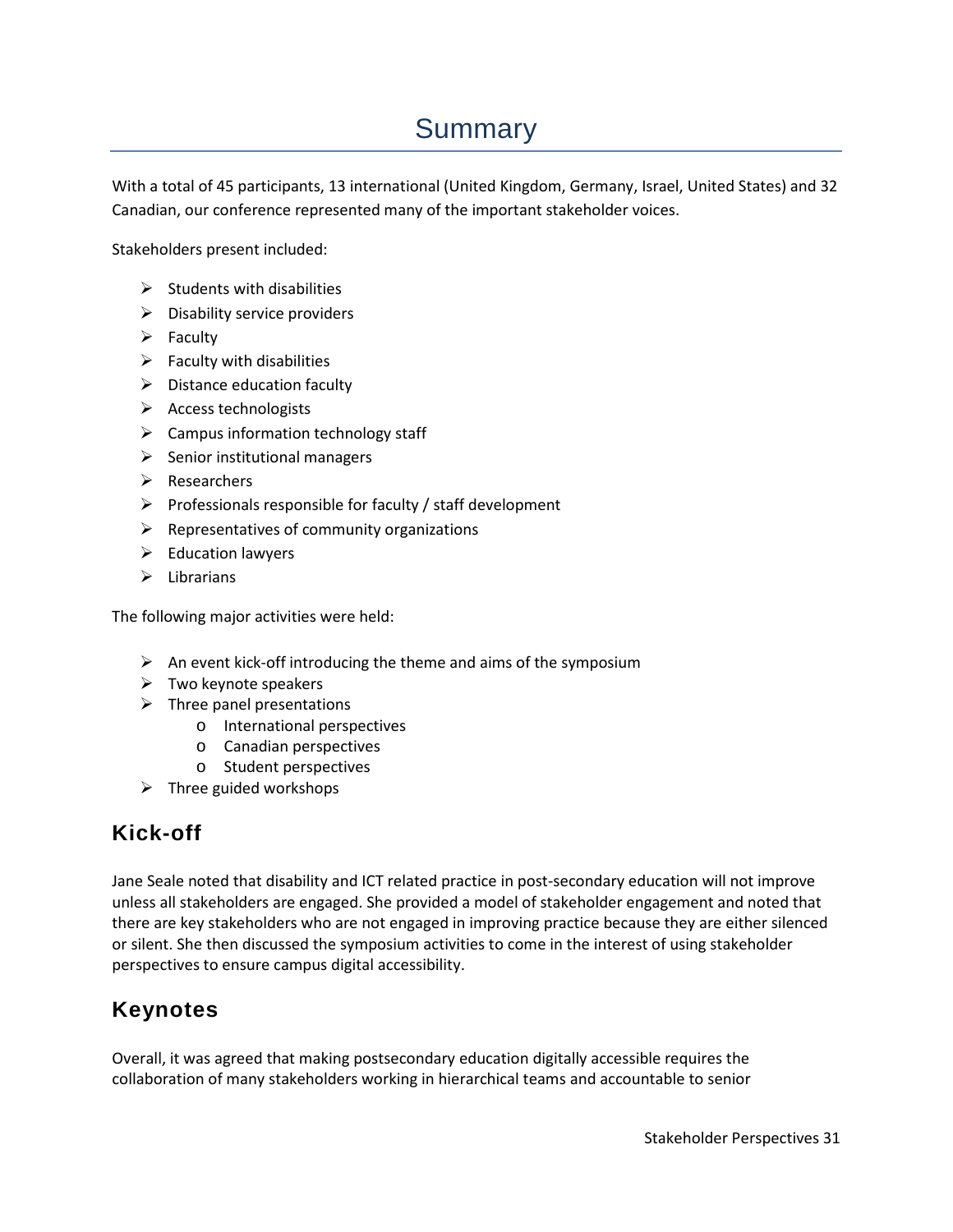management. In fact, buy-in and the leadership of senior management were seen as the key to initiating campus-wide changes.

Many individuals in the postsecondary community were seen as being important stakeholders; first and foremost were students with disabilities, access technologists and those responsible for services for students with disabilities. However, it was noted that individuals from numerous campus-wide groupings that provide services to the entire institution, such as the chief technology officer, procurement and purchasing staff, the academic dean and the manager of the audio-visual department, were also important stakeholders. It was also highlighted that once changes are effected, a monitoring body needs to be put in place to ensure that those changes continue to be implemented. Clear communication, a set of tasks and timelines, and specific roles for stakeholders were also seen as important.

Details and specifics related to the kick-off, the keynotes, the panels and the workshops are too numerous to summarize here. These are available in the above sections of the proceedings.

### <span id="page-31-0"></span>**International Panel**

The diverse perspectives of the international panel revealed that the five counties represented were in different stages of development. The United States has a series of legal digital accessibility requirements for postsecondary education and a "watchdog" which monitors and acts on complaints from powerful lobbies of people with disabilities. The Canadian perspective is quite different, with no laws and few guidelines and only a human rights tribunal to hear access complaints. Relatively few postsecondary institutions have serious involvement of senior management or of the campus community. Germany also has no enforcement of policies requiring digital accessibility and there is a dearth of knowledge about accessibility, disability, and digital accessibility. Faculty and other postsecondary staff generally do not see accessibility as part of their job. In the United Kingdom, too, senior management is difficult to engage and faculty and staff often do not see digital accessibility as part of their mandate. In addition, employment contracts can limit stakeholder engagement. Israel is now in the process of developing legislation, but there is limited knowledge and awareness. In addition, there are budget problems, and a fear of compromising academic standards.

### <span id="page-31-1"></span>**Canadian Panel**

Canadian panel participants were asked about barriers faced by students with disabilities in accessing technology. Issues raised included lack of government funding, cost of assessments required for eligibility for services for students with disabilities, obtaining digital textbooks for the library, problems related to compatibility between Windows and Mac platforms, and difficulties related to the format in which digital texts are provided. Facilitators included a community of practice, the adoption of a universal design perspective, international agreements regarding policies governing digital products, and participation on Canada-wide panels related to issues the government should address. To make technology more accessible to students with disabilities, recommendations ranged from the coordination of procurement policies through to the need for faculty to put pressure on vendors of digital products, including textbook publishers, to address issues related to copyright.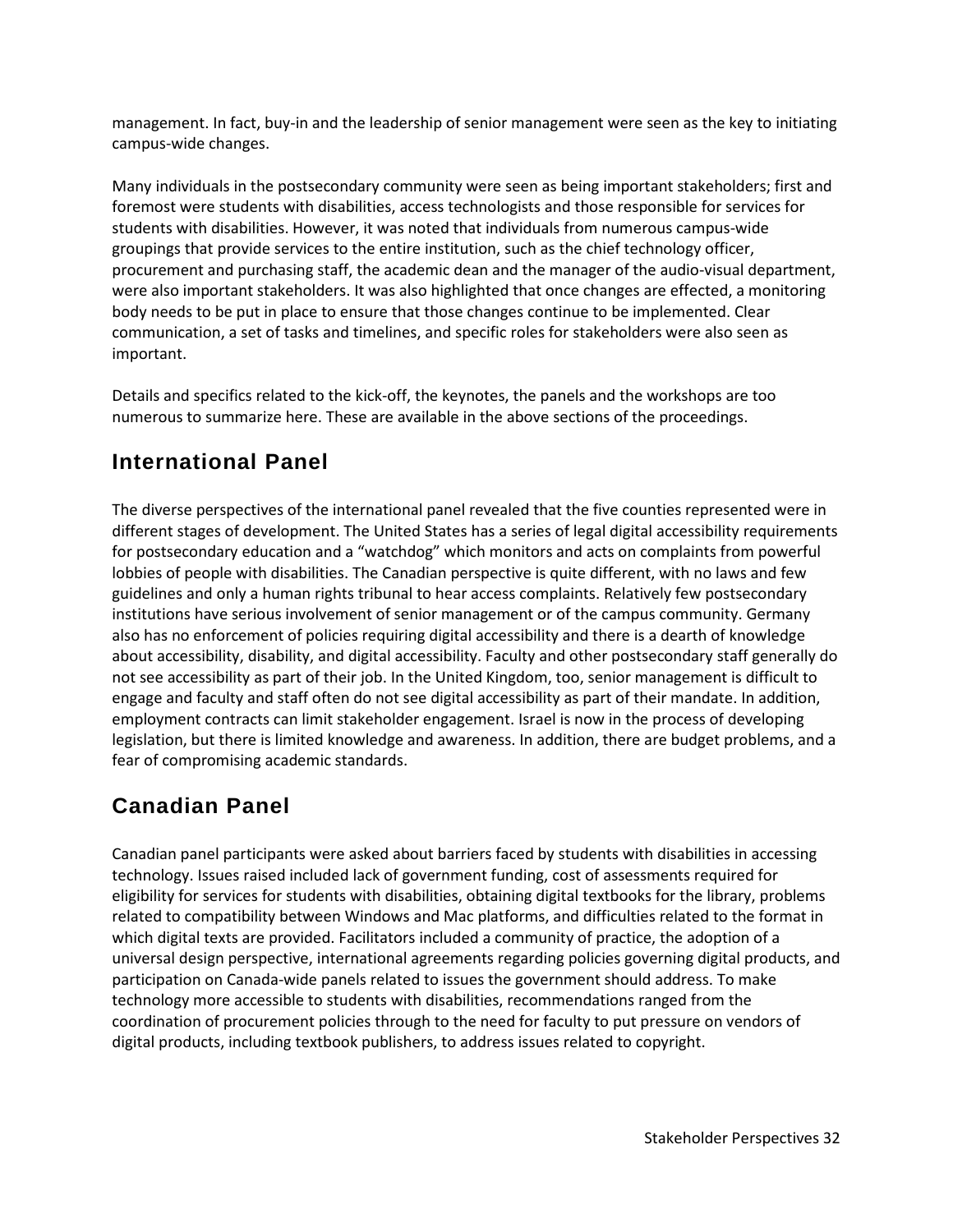#### <span id="page-32-0"></span>**Student Panel**

The student panel was asked to discuss barriers encountered using technology effectively. Topics noted were lack of time needed to learn to use technology, government funding, types of software not available on the platform the student is able to use, compatibility between Mac and Windows platforms, lack of knowledge about available technologies, and difficulties attaining accessible technology at the educational institution because of restricted hours. As for what helped familiarize students with access technology, they indicated that they were self-taught, that they got information through Google and YouTube, and that parents, peers and postsecondary access technologists were helpful. Faculty, librarians and the campus center that provides services for students with disabilities were also mentioned. As for suggestions about what would make technology more available at their educational institutions, students noted that having computer work stations that are accessible to wheelchair users, having computers with access technologies in the postsecondary institution's labs, faculty posting their course outlines well before the start of classes to enable students to get alternate format textbooks, and having a national database for scanned content would be helpful.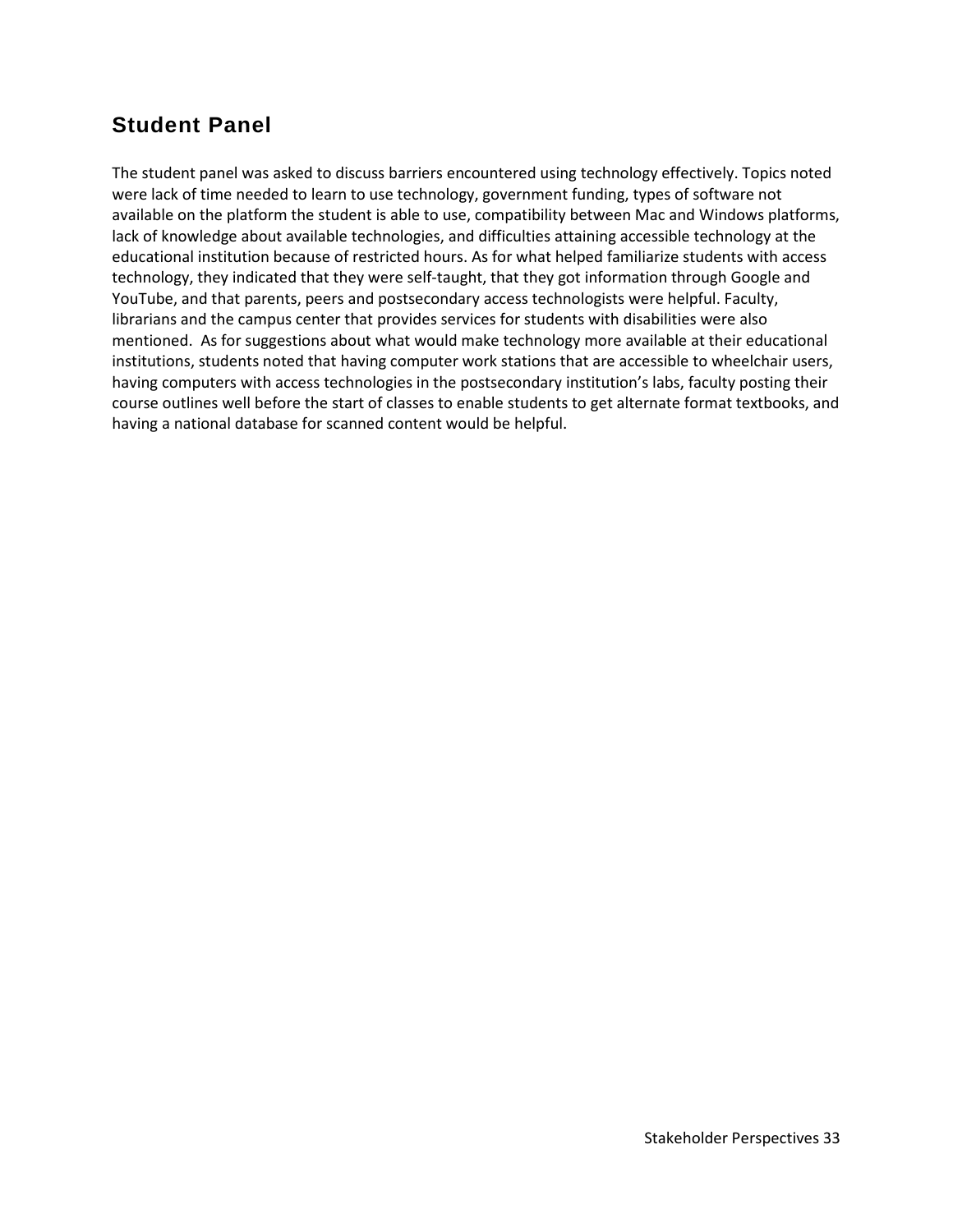# Symposium Participants

<span id="page-33-0"></span>The following individuals participated in the symposium.

Stephanie Adler Université de Montréal Canada

Jennison Asuncion Adaptech Research Network The United States of America

Alaina Beaver University of Colorado Boulder The United States of America

Leanne Bennett Dawson College Canada

Nancy Bergeron Fédération des cégeps Canada

Sheryl Burgstahler University of Washington The United States of America

Alexa Carle-Hébert Dawson College Canada

Chetz Colwell The Open University, UK United Kingdom

Dan Comden University of Washington The United States of America Andrée Dagenais Centre de documentation collégiale (CDC) Canada

Markus Deimann FernUniversität, Hagen Germany

Geneviève Drapeau Université de Montréal Canada

Roch Ducharme Dawson College Canada

Sandra Earl Desire2Learn (D2L) Canada

Catherine Fichten Dawson College and Adaptech Research Network Canada

Björn Fisseler FernUniversität, Hagen Germany

Chantal Giguère Dawson College Canada

Alice Havel Dawson College and Adaptech Research Network Canada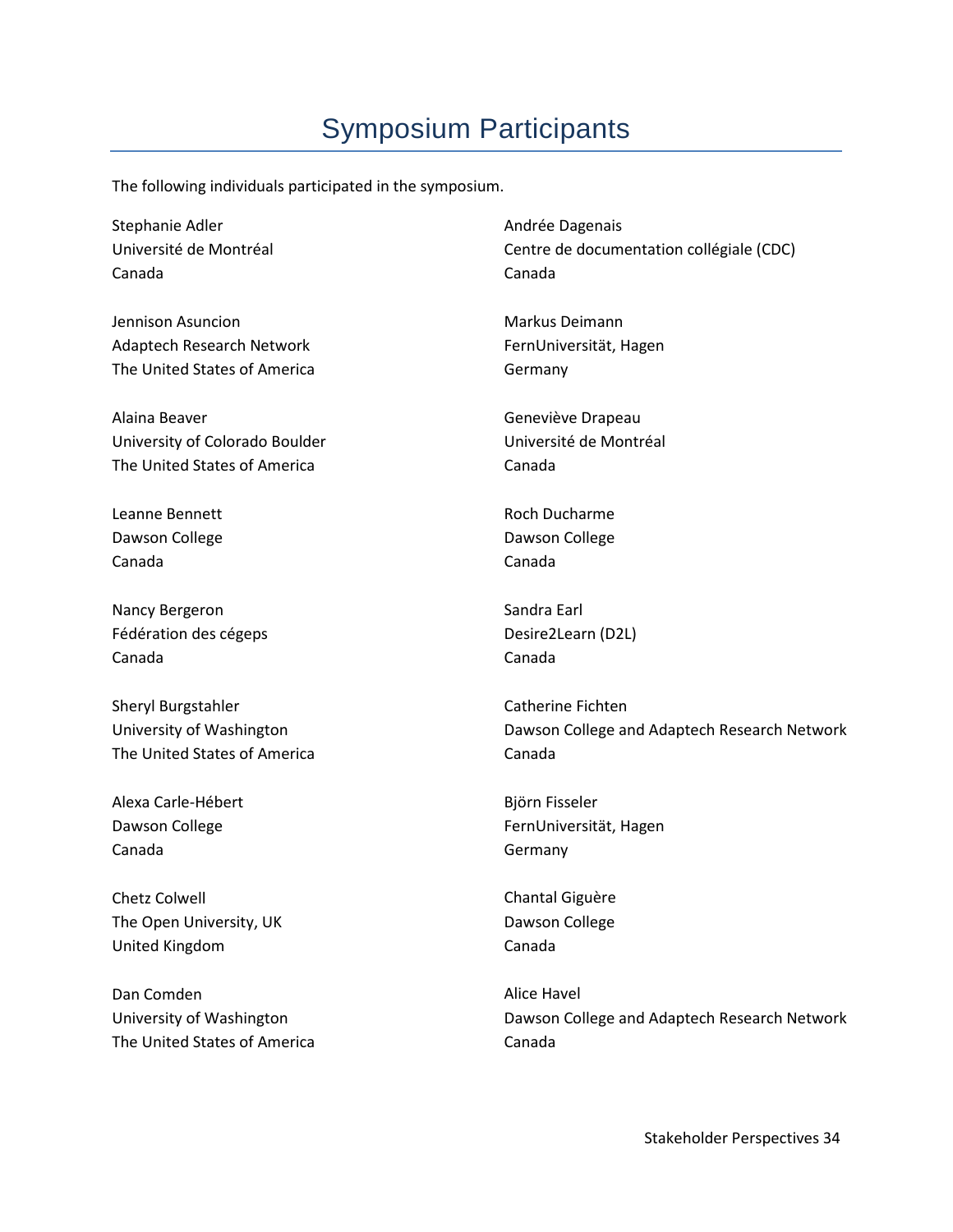Tali Heiman The Open University of Israel Israel

Anne Jarry Université de Montréal Canada

Dana Kaspi-Tsahor The Open University of Israel Israel / Israël

Laura King Cégep André-Laurendeau and Adaptech Research Network Canada

Xavier Lecourtois Cégep André-Laurendeau Canada

Édith Lefort Cégep André-Laurendeau Canada

Anick Legault Dawson College Canada

Catherine Loiselle **CRISPESH** Canada

Lynn Lumens NC State University The United States of America

Natalie Martiniello Université de Montréal Canada

Andrea Miller-Nesbitt McGill University Canada

Dorit Olenik-Shemesh The Open University of Israel Israel / Israël

Patrick Peachy Cégep André-Laurendeau Canada

Jonathan Perlman Dawson College Canada

Hadir Rangin University of Washington The United States of America

Laurence Rousseau AQEIPS Canada

Alain Saint-Jules Cégep André-Laurendeau Canada

Rafael Scapin Dawson College Canada

Jane Seale The Open University, UK United Kingdom

Frank Smith National Educational Association of Disabled Students (NEADS) Canada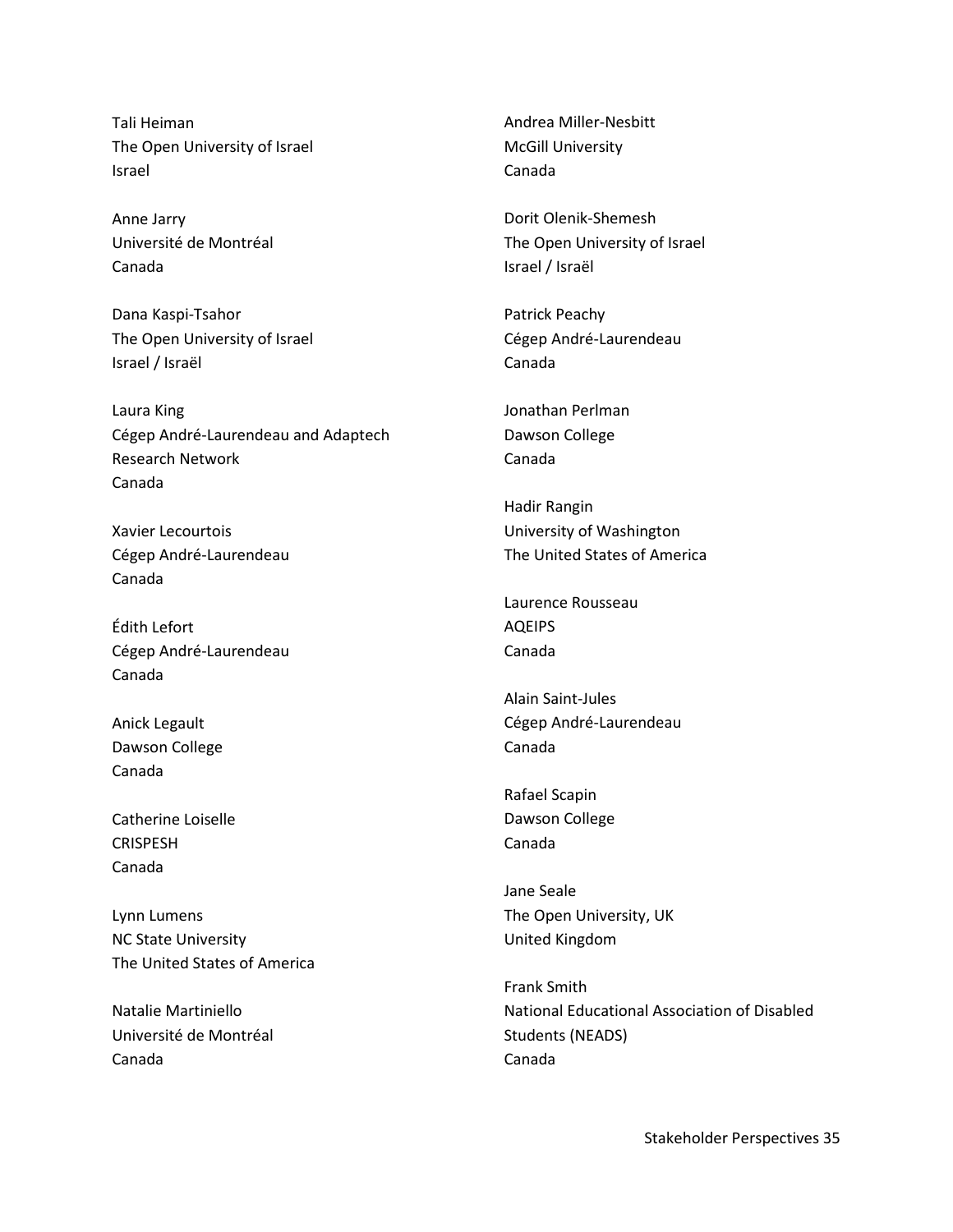Shamron Spence McGill University Canada

Timothy Swiffen McGill University Canada

Roberta Thomson McGill University Canada

Paul Turcotte CRISPESH Canada

<span id="page-35-0"></span>Susie Wileman Dawson College Canada